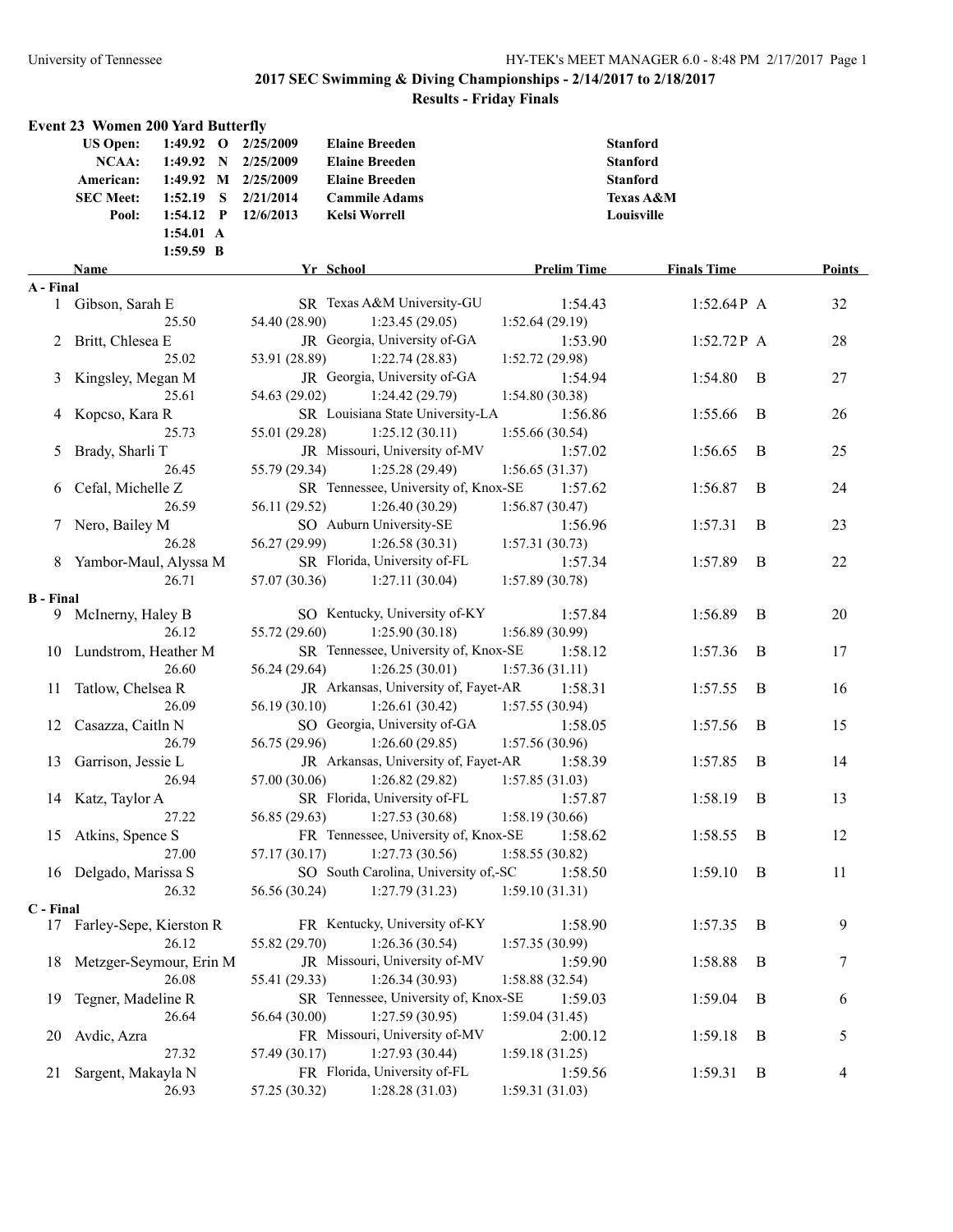| C - Final  (Event 23 Women 200 Yard Butterfly) |  |  |
|------------------------------------------------|--|--|
|                                                |  |  |

|                      | <b>Name</b>                            |                        |                  |                        | Yr School                                          | <b>Prelim Time</b> | <b>Finals Time</b>           |   | <b>Points</b> |
|----------------------|----------------------------------------|------------------------|------------------|------------------------|----------------------------------------------------|--------------------|------------------------------|---|---------------|
|                      | 22 Pick, Gabrielle J                   |                        |                  |                        | SO Louisiana State University-LA                   | 1:59.34            | 2:00.10                      |   | 3             |
|                      |                                        | 26.41                  |                  | 56.61 (30.20)          | 1:27.54(30.93)                                     | 2:00.10(32.56)     |                              |   |               |
| 23                   | Weber, Sophie B                        |                        |                  |                        | SR Louisiana State University-LA                   | 1:59.79            | 2:00.14                      |   | 2             |
|                      |                                        | 26.78                  |                  | 57.02 (30.24)          | 1:28.08(31.06)                                     | 2:00.14(32.06)     |                              |   |               |
|                      | 24 Churman, Kayla M                    |                        |                  |                        | SO Kentucky, University of-KY                      | 1:59.71            | 2:00.60                      |   | $\mathbf{1}$  |
|                      |                                        | 27.12                  |                  | 57.53 (30.41)          | 1:28.93(31.40)                                     | 2:00.60(31.67)     |                              |   |               |
| <b>Preliminaries</b> |                                        |                        |                  |                        |                                                    |                    |                              |   |               |
| 25                   | Worrell, Taylor N                      |                        |                  |                        | JR South Carolina, University of,-SC               | 2:00.50            |                              |   |               |
| 26                   | Musser, Hannah E                       |                        |                  |                        | JR Alabama, University of-SE                       | 2:00.59            |                              |   |               |
| 27                   | Painter, Kathryn M                     |                        |                  |                        | SO Kentucky, University of-KY                      | 2:00.95            |                              |   |               |
| 28                   | Rozier, Nicole J                       |                        |                  |                        | FR Louisiana State University-LA                   | 2:01.24            |                              |   |               |
| 29                   | Sapienza, Breanna M                    |                        |                  |                        | JR Vanderbilt University-SE                        | 2:01.37            |                              |   |               |
| 30                   | Kelly, Paige M                         |                        |                  |                        | SO Kentucky, University of-KY                      | 2:01.49            |                              |   |               |
| 31                   | Koch, Rachel L                         |                        |                  |                        | SR Vanderbilt University-SE                        | 2:01.51            |                              |   |               |
| 32                   | Black, Haley M                         |                        |                  |                        | JR Auburn University-SE                            | 2:01.62            |                              |   |               |
| 33                   | Finnon, Meg H                          |                        |                  |                        | FR Georgia, University of-GA                       | 2:01.65            |                              |   |               |
| 34                   | Preski, Alexis M                       |                        |                  |                        | FR Alabama, University of-SE                       | 2:01.84            |                              |   |               |
| 35                   | Moon, Caitlynn E                       |                        |                  |                        | JR Texas A&M University-GU                         | 2:02.12            |                              |   |               |
| 36                   | Martin, Maddie C                       |                        |                  |                        | SR Auburn University-SE                            | 2:02.63            |                              |   |               |
| 37                   | Grossman, Helen H                      |                        |                  |                        | FR Louisiana State University-LA                   | 2:02.76            |                              |   |               |
| 38                   | Forrester, Patricia D                  |                        |                  |                        | SR Tennessee, University of, Knox-SE               | 2:03.43            |                              |   |               |
| 39                   | Blankenburg, Alex L                    |                        |                  |                        | SR Vanderbilt University-SE                        | 2:03.64            |                              |   |               |
| 40                   | Bencic, Carrie A                       |                        |                  |                        | SR Vanderbilt University-SE                        | 2:03.98            |                              |   |               |
| 41                   | Weiss, Taylor R                        |                        |                  |                        | JR Arkansas, University of, Fayet-AR               | 2:04.22            |                              |   |               |
| 42                   | Weekley, Olivia H                      |                        |                  |                        | JR Arkansas, University of, Fayet-AR               | 2:04.34            |                              |   |               |
| 43                   | Primdahl, Erin K                       |                        |                  |                        | JR Vanderbilt University-SE                        | 2:05.45            |                              |   |               |
| 44                   | Moran, Kayla M                         |                        |                  |                        | SR Vanderbilt University-SE                        | 2:05.93            |                              |   |               |
| 45                   | Sanchez, Namilla S                     |                        |                  |                        | FR Vanderbilt University-SE                        | 2:11.79            |                              |   |               |
|                      |                                        |                        |                  |                        |                                                    |                    |                              |   |               |
|                      | <b>Event 24 Men 200 Yard Butterfly</b> |                        |                  |                        |                                                    |                    |                              |   |               |
|                      | <b>US Open:</b><br>NCAA:               | $1:37.97$ O<br>1:37.97 |                  | 3/26/2016              | <b>Joseph Schooling</b><br><b>Joseph Schooling</b> |                    | <b>Texas</b><br><b>Texas</b> |   |               |
|                      |                                        | 1:38.06                | $\mathbf N$<br>M | 3/26/2016              |                                                    |                    | <b>Texas</b>                 |   |               |
|                      | American:<br><b>SEC Meet:</b>          | 1:40.59                | S                | 3/26/2016<br>2/19/2016 | <b>Jack Conger</b><br><b>Hugo Morris</b>           |                    | Auburn                       |   |               |
|                      | Pool:                                  | 1:41.01                | $\mathbf{P}$     | 12/6/2013              | <b>Dylan Bosch</b>                                 |                    |                              |   |               |
|                      |                                        | 1:41.86 A              |                  |                        |                                                    |                    |                              |   |               |
|                      |                                        | 1:47.99 B              |                  |                        |                                                    |                    |                              |   |               |
|                      | Name                                   |                        |                  |                        | Yr School                                          | <b>Prelim Time</b> | <b>Finals Time</b>           |   | <b>Points</b> |
| A - Final            |                                        |                        |                  |                        |                                                    |                    |                              |   |               |
|                      | 1 Clark, Pace T                        |                        |                  |                        | SR Georgia, University of-GA                       | 1:43.52            | 1:40.87P A                   |   | 32            |
|                      |                                        | 22.57                  |                  | 48.43 (25.86)          | 1:14.47(26.04)                                     | 1:40.87(26.40)     |                              |   |               |
| 2                    | Switkowski, Jan                        |                        |                  |                        | JR Florida, University of-FL                       | 1:43.04            | 1:40.94 $P$ A                |   | 28            |
|                      |                                        | 22.93                  |                  | 48.49 (25.56)          | 1:14.75(26.26)                                     | 1:40.94(26.19)     |                              |   |               |
| 3                    | Kalisz, Chase T                        |                        |                  |                        | SR Georgia, University of-GA                       | 1:42.37            | 1:41.03                      | A | 27            |
|                      |                                        | 22.66                  |                  | 48.40 (25.74)          | 1:14.44(26.04)                                     | 1:41.03(26.59)     |                              |   |               |
| 4                    | Szaranek, Mark                         |                        |                  |                        | JR Florida, University of-FL                       | 1:43.49            | 1:42.34                      | B | 26            |
|                      |                                        | 23.00                  |                  | 48.98 (25.98)          | 1:15.50(26.52)                                     | 1:42.34 (26.84)    |                              |   |               |
| 5                    | Bentz, Gunnar G                        |                        |                  |                        | JR Georgia, University of-GA                       | 1:43.16            | 1:43.06                      | B | 25            |
|                      |                                        | 23.56                  |                  | 50.05 (26.49)          | 1:16.55(26.50)                                     | 1:43.06(26.51)     |                              |   |               |
| 6                    | Minuth, Fynn                           |                        |                  |                        | SO South Carolina, University of,-SC               | 1:43.09            | 1:43.33                      | B | 24            |
|                      |                                        | 23.14                  |                  | 49.19 (26.05)          | 1:15.77(26.58)                                     | 1:43.33(27.56)     |                              |   |               |
|                      | 7 Litherland, Mick S                   |                        |                  |                        | JR Georgia, University of-GA                       | 1:43.71            | 1:43.36                      | B | 23            |
|                      |                                        | 23.50                  |                  | 49.63 (26.13)          | 1:16.29(26.66)                                     | 1:43.36(27.07)     |                              |   |               |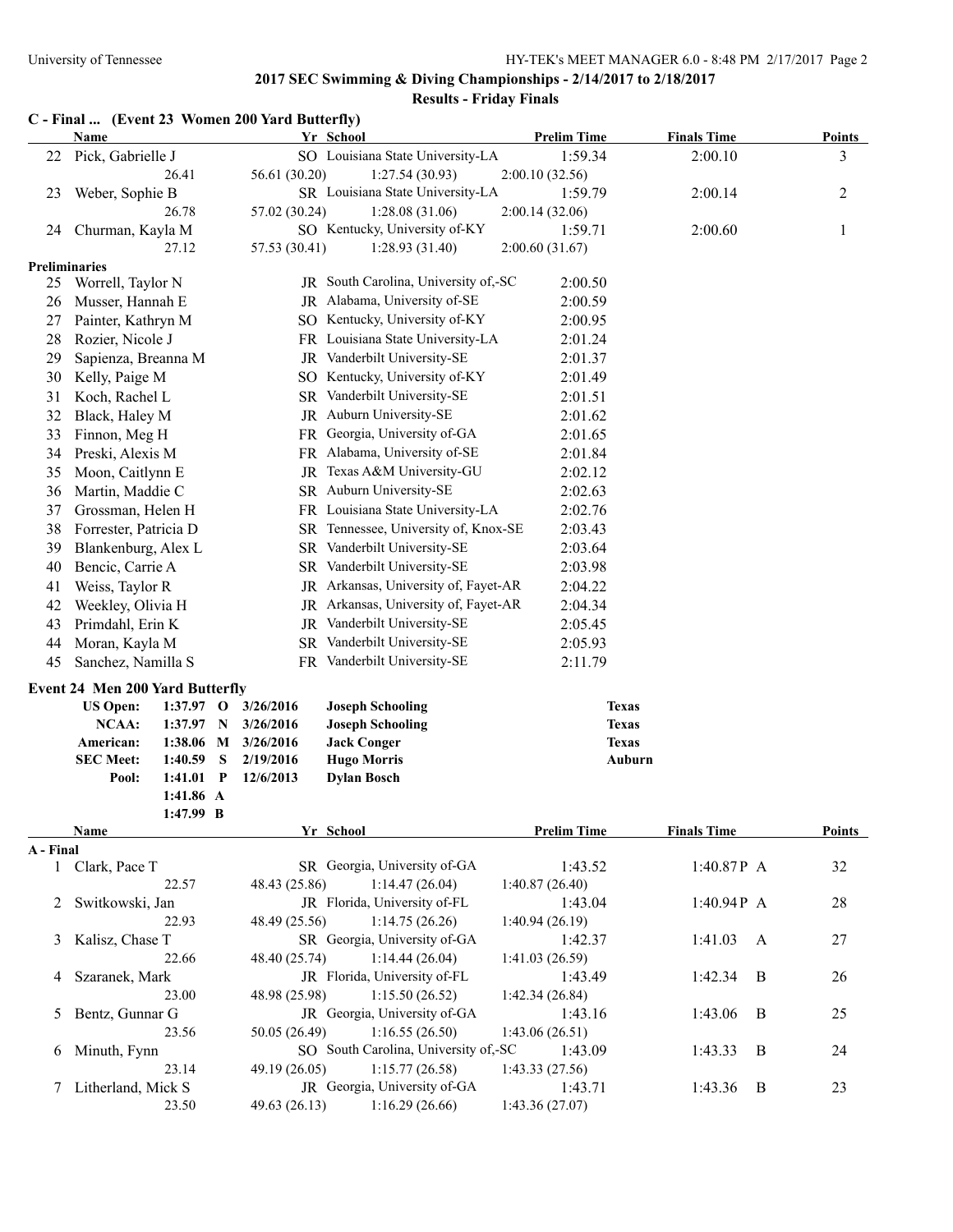**Results - Friday Finals**

## **A - Final ... (Event 24 Men 200 Yard Butterfly)**

|                  | Name                    | Yr School                               | <b>Prelim Time</b> | <b>Finals Time</b> |          | <b>Points</b>  |
|------------------|-------------------------|-----------------------------------------|--------------------|--------------------|----------|----------------|
|                  | 8 Morris, Hugo          | JR Auburn University-SE                 | 1:43.82            | 1:44.07            | B        | 22             |
|                  | 22.85                   | 48.85(26.00)<br>1:15.92(27.07)          | 1:44.07(28.15)     |                    |          |                |
| <b>B</b> - Final |                         |                                         |                    |                    |          |                |
|                  | 9 Martinez, Jose A      | SO Texas A&M University-GU              | 1:44.32            | 1:43.25            | B        | 20             |
|                  | 23.37                   | 49.73 (26.36)<br>1:16.44(26.71)         | 1:43.25(26.81)     |                    |          |                |
|                  | 10 Martinez, Luis C     | JR Auburn University-SE                 | 1:44.49            | 1:43.56            | B        | 17             |
|                  | 22.86                   | 48.99 (26.13)<br>1:16.10(27.11)         | 1:43.56(27.46)     |                    |          |                |
|                  | 11 Higgins, Kyle D      | SR Kentucky, University of-KY           | 1:43.84            | 1:43.93            | $\bf{B}$ | 16             |
|                  | 22.97                   | 1:16.45(26.95)<br>49.50 (26.53)         | 1:43.93(27.48)     |                    |          |                |
|                  | 12 Brooks, Powell P     | JR Georgia, University of-GA            | 1:45.03            | 1:44.07            | B        | 15             |
|                  | 23.43                   | 49.91 (26.48)<br>1:16.81(26.90)         | 1:44.07(27.26)     |                    |          |                |
| 13               | Goldman, Brandon R      | SR Louisiana State University-LA        | 1:44.89            | 1:44.27            | B        | 14             |
|                  | 23.02                   | $49.12(26.10)$ 1:16.24 (27.12)          | 1:44.27(28.03)     |                    |          |                |
|                  | 14 Wallace, Martin L    | SR Missouri, University of-MV           | 1:44.84            | 1:44.81            | B        | 13             |
|                  | 22.87                   | 49.15 (26.28)<br>1:15.98(26.83)         | 1:44.81(28.83)     |                    |          |                |
| 15               | Charles, Taylor T       | JR Alabama, University of-SE            | 1:44.73            | 1:44.91            | $\bf{B}$ | 12             |
|                  | 23.28                   | $49.69(26.41)$ 1:16.65 (26.96)          | 1:44.91(28.26)     |                    |          |                |
|                  | 16 Jones, Harrison H    | SO Louisiana State University-LA        | 1:44.56            | 1:45.18            | B        | 11             |
|                  | 23.59                   | $50.57(26.98)$ 1:17.92 (27.35)          | 1:45.18(27.26)     |                    |          |                |
| C - Final        |                         |                                         |                    |                    |          |                |
|                  | 17 Markham, Jake M      | JR Louisiana State University-LA        | 1:45.19            | 1:43.96            | B        | 9              |
|                  | 23.15                   | 49.44 (26.29)<br>1:16.77(27.33)         | 1:43.96(27.19)     |                    |          |                |
|                  | 18 Slaton, Micah L      | FR Missouri, University of-MV           | 1:45.11            | 1:44.35            | B        | $\tau$         |
|                  | 23.50                   | 49.83 (26.33)<br>1:16.93(27.10)         | 1:44.35(27.42)     |                    |          |                |
|                  | 19 Beach, Matthew G     | SO Kentucky, University of-KY           | 1:45.35            | 1:44.65            | B        | 6              |
|                  | 23.47                   | 49.75 (26.28)<br>1:16.90(27.15)         | 1:44.65(27.75)     |                    |          |                |
|                  | 20 Ballard, Foster W    | SO Auburn University-SE                 | 1:45.30            | 1:44.82            | B        | 5              |
|                  | 23.58                   | 50.47 (26.89)<br>1:17.43(26.96)         | 1:44.82(27.39)     |                    |          |                |
|                  | 21 Tosh, Caleb J        | JR South Carolina, University of,-SC    | 1:45.43            | 1:44.91            | B        | 4              |
|                  | 23.05                   | 49.51 (26.46)<br>1:16.40(26.89)         | 1:44.91(28.51)     |                    |          |                |
|                  | 22 McCloskey, Liam M    | SO Auburn University-SE                 | 1:45.41            | 1:45.42            | $\bf{B}$ | 3              |
|                  | 23.61                   | 50.53 (26.92)<br>1:18.02(27.49)         | 1:45.42(27.40)     |                    |          |                |
| 23               | Smith, Jacob D          | JR Kentucky, University of-KY           | 1:45.26            | 1:45.52            | B        | $\overline{2}$ |
|                  | 23.25                   | 49.52 (26.27)<br>1:17.18(27.66)         | 1:45.52(28.34)     |                    |          |                |
|                  | 24 Atmore, Blake B      | SO Georgia, University of-GA            | 1:45.31            | 1:45.74            | B        | $\mathbf{1}$   |
|                  | 23.83                   | 50.48 $(26.65)$<br>1:17.96(27.48)       | 1:45.74(27.78)     |                    |          |                |
|                  | <b>Preliminaries</b>    |                                         |                    |                    |          |                |
| 25               | Smith, Jack C           | SO South Carolina, University of,-SC    | 1:45.71            |                    |          |                |
| 26               | Ayar, Turker            | SR Texas A&M University-GU              | 1:46.26            |                    |          |                |
| 27               | Levreault-Lopez, Alarii | SO Louisiana State University-LA        | 1:46.31            |                    |          |                |
| 28               | Grassi, Santiago        | FR Auburn University-SE                 | 1:46.58            |                    |          |                |
| 29               | Gonzalez, Mateo         | SO Texas A&M University-GU              | 1:46.63            |                    |          |                |
| 30               | Lima, Giovanny N        | FR Missouri, University of-MV           | 1:46.85            |                    |          |                |
| 31               | Ramoska, Robert R       | SR Alabama, University of-SE            | 1:47.00            |                    |          |                |
| 32               | Brady, Andrew P         | JR Florida, University of-FL            | 1:47.06            |                    |          |                |
| 33               | Riggs, William H        | South Carolina, University of,-SC<br>FR | 1:47.12            |                    |          |                |
| 34               | Walker, Benjamin G      | Texas A&M University-GU<br>FR           | 1:47.33            |                    |          |                |
| 35               | Lebed, Alex M           | Florida, University of-FL<br>SO.        | 1:48.39            |                    |          |                |
| 36               | Abbott, Taylor K        | Tennessee, University of, Knox-SE<br>FR | 1:48.85            |                    |          |                |
| 37               | Hadjiconstantinou, Jack | Alabama, University of-SE<br><b>SR</b>  | 1:50.85            |                    |          |                |
| 38               | Lee, Bryan D            | Auburn University-SE<br>SO              | 1:52.38            |                    |          |                |
|                  |                         |                                         |                    |                    |          |                |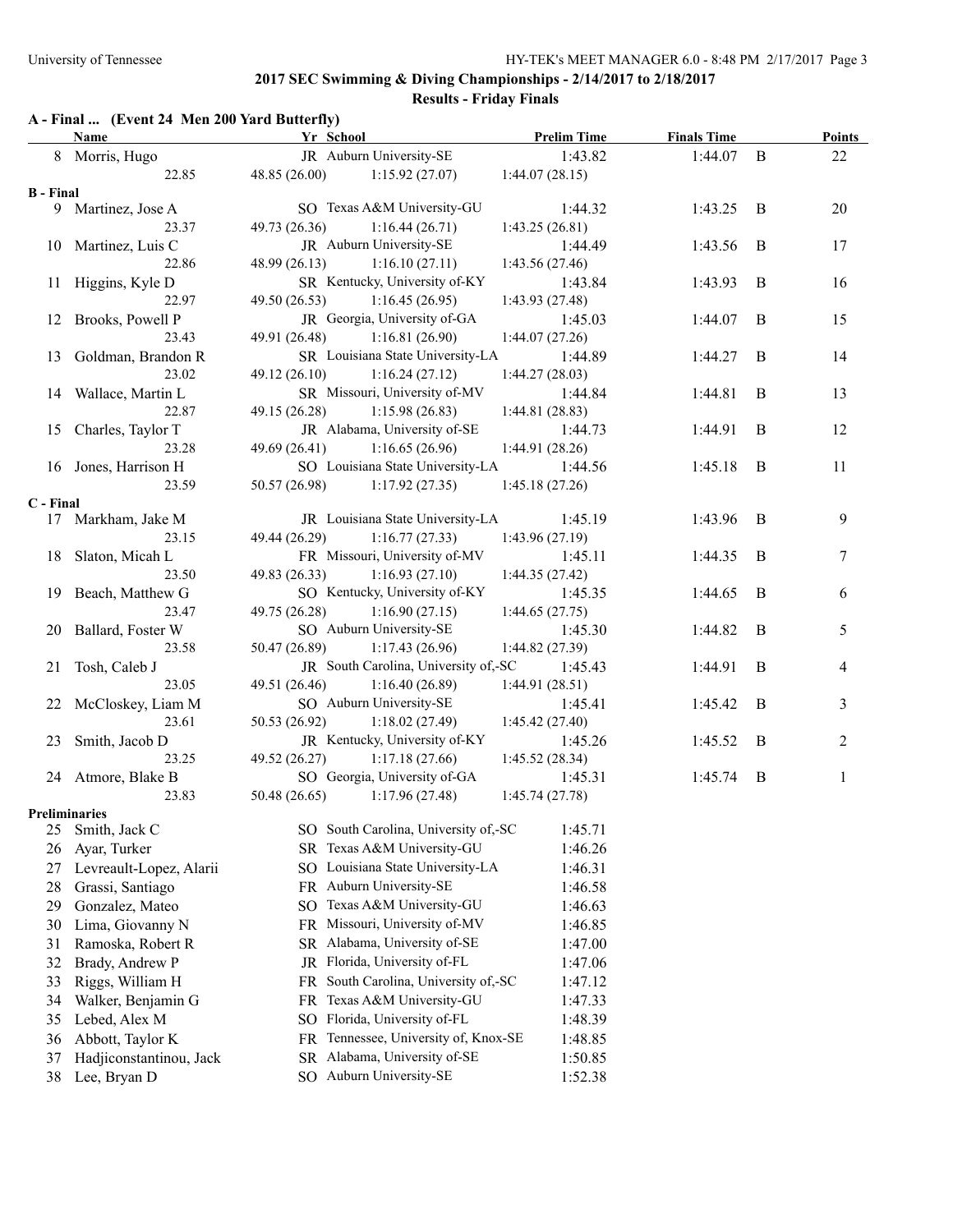|           | <b>Event 25 Women 100 Yard Backstroke</b>                 |         |                                                                          |                                                                                                         |                    |                                        |   |        |
|-----------|-----------------------------------------------------------|---------|--------------------------------------------------------------------------|---------------------------------------------------------------------------------------------------------|--------------------|----------------------------------------|---|--------|
|           | <b>US Open:</b><br>NCAA:<br>American:<br><b>SEC Meet:</b> | 50.53 S | 49.97 O 3/22/2002<br>49.97 N 3/22/2002<br>49.97 M 3/22/2002<br>2/20/2009 | <b>Natalie Coughlin</b><br><b>Natalie Coughlin</b><br><b>Natalie Coughlin</b><br><b>Gemma Spofforth</b> | Florida            | California<br>California<br>California |   |        |
|           | Pool:                                                     |         | 51.37 P 2/17/2012                                                        | <b>Jenny Connolly</b>                                                                                   | <b>Tennessee</b>   |                                        |   |        |
|           |                                                           | 51.45 A |                                                                          |                                                                                                         |                    |                                        |   |        |
|           |                                                           | 55.09 B |                                                                          |                                                                                                         |                    |                                        |   |        |
|           | Name                                                      |         |                                                                          | Yr School                                                                                               | <b>Prelim Time</b> | <b>Finals Time</b>                     |   | Points |
| A - Final |                                                           |         |                                                                          |                                                                                                         |                    |                                        |   |        |
|           | 1 Smoliga, Olivia M                                       |         |                                                                          | SR Georgia, University of-GA                                                                            | 51.10              | 50.60P A                               |   | 32     |
|           | 12.02                                                     |         | 24.70 (12.68)                                                            | 37.90 (13.20)                                                                                           | 50.60 (12.70)      |                                        |   |        |
|           | 2 Stevens, Hannah E                                       |         |                                                                          | JR Missouri, University of-MV                                                                           | 51.13              | 50.82P A                               |   | 28     |
|           | 12.08                                                     |         | 24.78 (12.70)                                                            | 37.74 (12.96)                                                                                           | 50.82 (13.08)      |                                        |   |        |
| 3         | Seidt, Asia M                                             |         |                                                                          | FR Kentucky, University of-KY                                                                           | 51.66              | 51.40                                  | A | 27     |
|           | 12.37                                                     |         | 25.17 (12.80)                                                            | 38.30 (13.13)                                                                                           | 51.40 (13.10)      |                                        |   |        |
| 4         | Toussaint, Kira M                                         |         |                                                                          | SR Tennessee, University of, Knox-SE                                                                    | 51.56              | 51.69                                  | B | 26     |
|           | 12.08                                                     |         | 24.98 (12.90)                                                            | 38.21 (13.23)                                                                                           | 51.69 (13.48)      |                                        |   |        |
|           | 5 Laemmler, Nadine M                                      |         |                                                                          | SR Missouri, University of-MV                                                                           | 51.98              | 51.96                                  | B | 25     |
|           | 12.00                                                     |         | 25.10 (13.10)                                                            | 38.57 (13.47)                                                                                           | 51.96 (13.39)      |                                        |   |        |
|           | 6 Galyer, Danielle M                                      |         |                                                                          | SR Kentucky, University of-KY                                                                           | 52.02              | 52.53                                  | B | 24     |
|           | 12.81                                                     |         | 25.77 (12.96)                                                            | 39.31 (13.54)                                                                                           | 52.53 (13.22)      |                                        |   |        |
|           | Ball, Emma                                                |         |                                                                          | FR Florida, University of-FL                                                                            | 52.49              | 52.65                                  | B | 23     |
|           | 12.18                                                     |         | 25.24 (13.06)                                                            | 38.98 (13.74)                                                                                           | 52.65 (13.67)      |                                        |   |        |
|           | 8 Britt, Chlesea E                                        |         |                                                                          | JR Georgia, University of-GA                                                                            | 52.54              | 53.02                                  | B | 22     |
|           | 12.43                                                     |         | 25.41 (12.98)                                                            | 39.41 (14.00)                                                                                           | 53.02 (13.61)      |                                        |   |        |
| B - Final | 9 Hynes, Haley M                                          |         |                                                                          | FR Missouri, University of-MV                                                                           | 52.82              | 52.51                                  | B | 20     |
|           | 12.42                                                     |         | 25.50 (13.08)                                                            | 39.04 (13.54)                                                                                           | 52.51 (13.47)      |                                        |   |        |
|           | 10 Parker, Katherine E                                    |         |                                                                          | FR Georgia, University of-GA                                                                            | 53.05              | 52.97                                  | B | 17     |
|           | 12.51                                                     |         | 25.63(13.12)                                                             | 39.43 (13.80)                                                                                           | 52.97 (13.54)      |                                        |   |        |
|           | 11 Alexander, Bridgette K                                 |         |                                                                          | JR Kentucky, University of-KY                                                                           | 53.20              | 53.00                                  | B | 16     |
|           | 12.58                                                     |         | 25.72(13.14)                                                             | 39.37 (13.65)                                                                                           | 53.00 (13.63)      |                                        |   |        |
|           | 12 Stewart, Kylie N                                       |         |                                                                          | JR Georgia, University of-GA                                                                            | 53.51              | 53.18                                  | B | 15     |
|           | 12.82                                                     |         | 26.13 (13.31)                                                            | 39.79 (13.66)                                                                                           | 53.18 (13.39)      |                                        |   |        |
|           | 13 Norman, Laura R                                        |         |                                                                          | JR Texas A&M University-GU                                                                              | 53.05              | 53.27                                  | B | 14     |
|           | 12.53                                                     |         | 25.63 (13.10)                                                            | 39.35 (13.72)                                                                                           | 53.27 (13.92)      |                                        |   |        |
|           | 14 Sell, Sydney L                                         |         |                                                                          | SO Florida, University of-FL                                                                            | 53.50              | 53.45                                  | B | 13     |
|           | 12.66                                                     |         |                                                                          | 25.96 (13.30) 39.74 (13.78)                                                                             | 53.45 (13.71)      |                                        |   |        |
|           | 15 Coughlin, Katie M                                      |         |                                                                          | SO Alabama, University of-SE                                                                            | 53.71              | 53.57                                  | B | 12     |
|           | 12.61                                                     |         | 25.69 (13.08)                                                            | 39.71 (14.02)                                                                                           | 53.57 (13.86)      |                                        |   |        |
|           | 16 Cornell, Emily B                                       |         |                                                                          | FR South Carolina, University of,-SC                                                                    | 53.61              | 53.92                                  | B | 11     |
|           | 12.85                                                     |         | 26.23 (13.38)                                                            | 40.07 (13.84)                                                                                           | 53.92 (13.85)      |                                        |   |        |
| C - Final |                                                           |         |                                                                          |                                                                                                         |                    |                                        |   |        |
|           | 17 Van Landeghem, Chantal                                 |         |                                                                          | SR Georgia, University of-GA                                                                            | 53.83              | 53.36                                  | B | 9      |
|           | 12.83                                                     |         | 26.11 (13.28)                                                            | 39.93 (13.82)                                                                                           | 53.36 (13.43)      |                                        |   |        |
|           | 18 King, Jennifer J                                       |         |                                                                          | FR Missouri, University of-MV                                                                           | 54.11              | 53.61                                  | B | 7      |
|           | 12.86                                                     |         | 26.12 (13.26)                                                            | 39.90 (13.78)                                                                                           | 53.61 (13.71)      |                                        |   |        |
| 19        | Scott, Bailey K                                           |         |                                                                          | JR Alabama, University of-SE                                                                            | 54.27              | 53.64                                  | B | 6      |
|           | 12.68                                                     |         | 26.08 (13.40)                                                            | 39.95 (13.87)                                                                                           | 53.64 (13.69)      |                                        |   |        |
| 20        | Tetzloff, Alyssa P                                        |         |                                                                          | SO Auburn University-SE                                                                                 | 53.80              | 53.85                                  | B | 5      |
|           | 12.36                                                     |         | 25.51 (13.15)                                                            | 39.61 (14.10)                                                                                           | 53.85 (14.24)      |                                        |   |        |
|           | 21 Kelsoe, Katie K                                        |         |                                                                          | SO Alabama, University of-SE                                                                            | 53.74              | 54.03                                  | B | 4      |
|           | 12.68                                                     |         | 26.04 (13.36)                                                            | 40.10 (14.06)                                                                                           | 54.03 (13.93)      |                                        |   |        |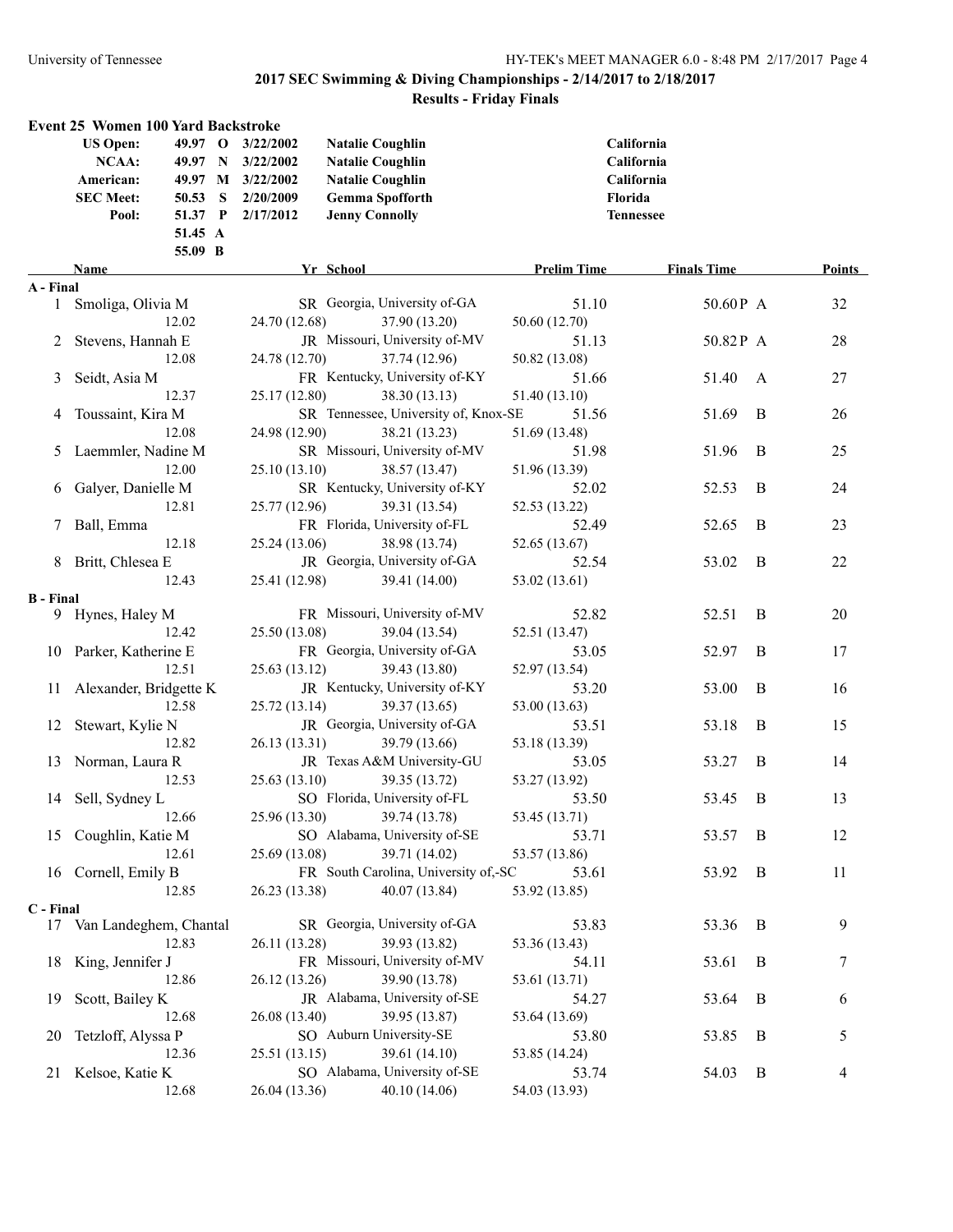|              | C - Final  (Event 25 Women 100 Yard Backstroke) |                       |                        |                                          |                    |                          |              |                |
|--------------|-------------------------------------------------|-----------------------|------------------------|------------------------------------------|--------------------|--------------------------|--------------|----------------|
|              | <b>Name</b>                                     |                       |                        | Yr School                                | <b>Prelim Time</b> | <b>Finals Time</b>       |              | Points         |
| 22           | Korst, Caroline J                               |                       |                        | SR Alabama, University of-SE             | 53.87              | 54.33                    | $\, {\bf B}$ | 3              |
|              | 12.91                                           |                       | 26.39 (13.48)          | 40.48 (14.09)                            | 54.33 (13.85)      |                          |              |                |
| 23           | Zimmer, Kate M                                  |                       |                        | SO Louisiana State University-LA         | 54.05              | 54.36                    | B            | $\overline{c}$ |
|              | 12.70                                           |                       | 26.09 (13.39)          | 40.10 (14.01)                            | 54.36 (14.26)      |                          |              |                |
| 24           | Coloma, Samantha I                              |                       |                        | FR Missouri, University of-MV            | 54.26              | 54.58                    | B            | $\mathbf{1}$   |
|              | 12.72                                           |                       | 26.16 (13.44)          | 40.01 (13.85)                            | 54.58 (14.57)      |                          |              |                |
|              | <b>Preliminaries</b>                            |                       |                        |                                          |                    |                          |              |                |
| 25           | John-Williams, Kimberlee C                      |                       |                        | SR Georgia, University of-GA             | 54.41              |                          |              |                |
| 26           | Brakefield, Mary Cayten C                       |                       |                        | FR Tennessee, University of, Knox-SE     | 54.51              |                          |              |                |
| 27           | Baddock, Caroline A                             |                       |                        | JR Auburn University-SE                  | 54.53              |                          |              |                |
| 28           | Wilson, Makenna N                               |                       |                        | SR Louisiana State University-LA         | 54.54              |                          |              |                |
| 29           | Souther, Lexi D                                 |                       |                        | FR Alabama, University of-SE             | 54.58              |                          |              |                |
| 30           | Oberlander, Kacey B                             |                       |                        | FR Alabama, University of-SE             | 54.59              |                          |              |                |
| 31           | Metzsch, Sara K                                 |                       |                        | FR Texas A&M University-GU               | 54.73              |                          |              |                |
| 32           | Gehrke, Madeleine S                             |                       |                        | SO Missouri, University of-MV            | 54.75              |                          |              |                |
| 33           | Wilts, Samantha E                               |                       |                        | SO Missouri, University of-MV            | 54.85              |                          |              |                |
| 34           | Paspalas, Christina M                           |                       |                        | SO Tennessee, University of, Knox-SE     | 54.96              |                          |              |                |
| 35           | Cleveland, Alex S                               |                       | JR                     | Tennessee, University of, Knox-SE        | 55.31              |                          |              |                |
| 36           | McKernan, Shannon E                             |                       | SO.                    | Auburn University-SE                     | 55.40              |                          |              |                |
| 37           | Goldblatt, Johanna R                            |                       | SO.                    | Vanderbilt University-SE                 | 55.53              |                          |              |                |
| 38           | Branaman, Mairyn G                              |                       |                        | JR South Carolina, University of,-SC     | 55.55              |                          |              |                |
| 39           | Eaker, Madison R                                |                       |                        | SO Vanderbilt University-SE              | 56.08              |                          |              |                |
| 40           | Umberger, Madison E                             |                       |                        | SO Arkansas, University of, Fayet-AR     | 56.24              |                          |              |                |
| 41           | Clevenger, Robyn                                |                       |                        | FR Auburn University-SE                  | 56.28              |                          |              |                |
| 42           | Keith, Mckenna F                                |                       |                        | SO South Carolina, University of,-SC     | 56.45              |                          |              |                |
| 43           | Chambliss, Dalton D                             |                       |                        | FR Arkansas, University of, Fayet-AR     | 56.50              |                          |              |                |
| 44           | Hunt, Madeline J                                |                       |                        | JR Vanderbilt University-SE              | 57.16              |                          |              |                |
| 45           | Hornaday, Kate M                                |                       | JR                     | Vanderbilt University-SE                 | 57.33              |                          |              |                |
| 46           | Burnett, Natalie K                              |                       | SR                     | Arkansas, University of, Fayet-AR        | 57.73              |                          |              |                |
| 47           | Chabbott, Amanda H                              |                       |                        | FR Vanderbilt University-SE              | 59.09              |                          |              |                |
|              |                                                 |                       |                        |                                          |                    |                          |              |                |
|              | <b>Event 26 Men 100 Yard Backstroke</b>         |                       |                        |                                          |                    |                          |              |                |
|              | <b>US Open:</b>                                 | 43.49 O               | 3/25/2016              | <b>Ryan Murphy</b>                       |                    | California<br>California |              |                |
|              | NCAA:<br>American:                              | 43.49<br>N            | 3/25/2016              | <b>Ryan Murphy</b>                       |                    | California               |              |                |
|              | <b>SEC Meet:</b>                                | 43.49 M<br>S<br>45.19 | 3/25/2016<br>2/16/2005 | <b>Ryan Murphy</b><br><b>Ryan Lochte</b> | Florida            |                          |              |                |
|              | Pool:                                           | $\mathbf P$<br>44.07  | 12/6/2013              | <b>Nick Thoman</b>                       |                    |                          |              |                |
|              |                                                 | 45.37 A               |                        |                                          |                    |                          |              |                |
|              |                                                 | 48.49 B               |                        |                                          |                    |                          |              |                |
|              | Name                                            |                       |                        | Yr School                                | <b>Prelim Time</b> | <b>Finals Time</b>       |              | Points         |
| <b>Final</b> |                                                 |                       |                        |                                          |                    |                          |              |                |

| A - Final           |               |               |                                                                                                                                                            |       |   |                               |
|---------------------|---------------|---------------|------------------------------------------------------------------------------------------------------------------------------------------------------------|-------|---|-------------------------------|
| Oslin, Connor J     |               |               | 45.29                                                                                                                                                      |       |   | 32                            |
| 10.43               | 21.48 (11.05) | 33.11 (11.63) | 44.73 (11.62)                                                                                                                                              |       |   |                               |
| Kaliszak, Luke J    |               |               | 45.64                                                                                                                                                      |       |   | 28                            |
| 10.25               | 21.34 (11.09) | 33.12 (11.78) | 45.03 (11.91)                                                                                                                                              |       |   |                               |
| Dale, Taylor L      |               |               | 45.67                                                                                                                                                      | 45.48 |   | 27                            |
| 10.45               | 21.59(11.14)  | 33.28 (11.69) | 45.48 (12.20)                                                                                                                                              |       |   |                               |
| Reid, Christopher P |               |               | 46.43                                                                                                                                                      | 46.17 | B | 26                            |
| 10.97               | 22.49(11.52)  | 34.39 (11.90) | 46.17 (11.78)                                                                                                                                              |       |   |                               |
| Bonetti, Brock W    |               |               | 46.62                                                                                                                                                      | 46.21 | B | 25                            |
| 10.72               | 22.23(11.51)  | 34.29 (12.06) | 46.21 (11.92)                                                                                                                                              |       |   |                               |
|                     |               |               | SR Alabama, University of-SE<br>JR Alabama, University of-SE<br>SR Georgia, University of-GA<br>JR Alabama, University of-SE<br>JR Texas A&M University-GU |       |   | 44.73 S A<br>45.03 S A<br>- B |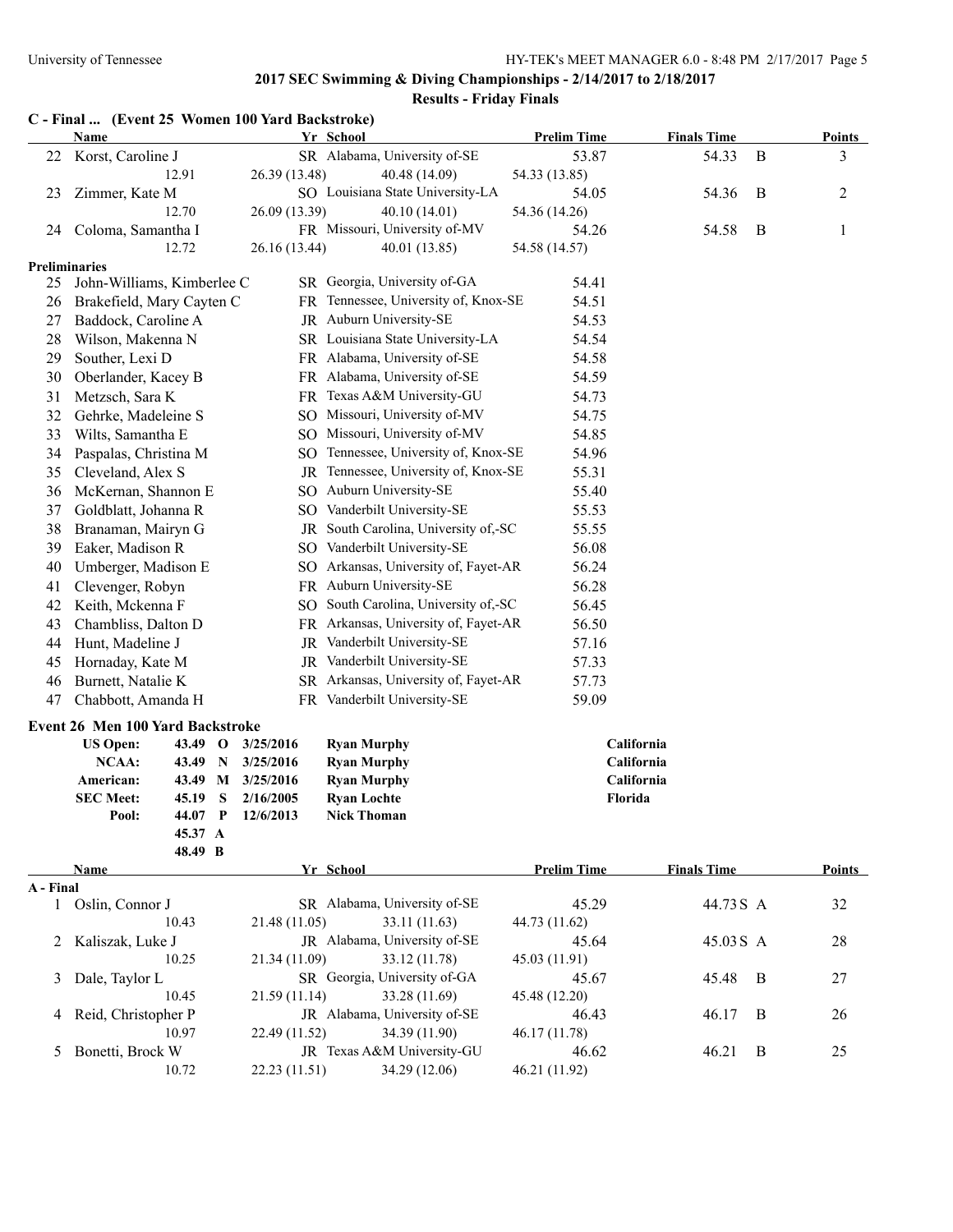## **Results - Friday Finals**

#### **A - Final ... (Event 26 Men 100 Yard Backstroke)**

|                      | Name Yr School         |                               | <b>Prelim Time</b>                         |               | <b>Example 1</b> Finals Time |                | Points         |
|----------------------|------------------------|-------------------------------|--------------------------------------------|---------------|------------------------------|----------------|----------------|
|                      | 6 Hein, Daniel W       |                               | FR Missouri, University of-MV              | 46.65         | 46.60                        | B              | 24             |
|                      | 10.82                  | 22.36(11.54)                  | 34.56 (12.20)                              | 46.60(12.04)  |                              |                |                |
|                      | 7 Rysemus, Logan E     |                               | SR Louisiana State University-LA           | 46.27         | 46.69                        | B              | 23             |
|                      | 11.11                  | 22.52(11.41)                  | 34.55(12.03)                               | 46.69(12.14)  |                              |                |                |
|                      | 8 Luht, Karl J         |                               | FR Louisiana State University-LA           | 46.38         | 46.78                        | B              | 22             |
|                      | 10.70                  | 22.21(11.51)                  | 34.41 (12.20)                              | 46.78 (12.37) |                              |                |                |
| <b>B</b> - Final     |                        |                               |                                            |               |                              |                |                |
|                      | 9 Acevedo, Javier C    |                               | FR Georgia, University of-GA               | 46.66         | 46.55                        | $\overline{B}$ | 20             |
|                      | 11.35                  | 23.02(11.67)                  | 34.96 (11.94)                              | 46.55 (11.59) |                              |                |                |
|                      | 10 Darmody, Kyle J     |                               | SR Auburn University-SE                    | 46.74         | 46.59                        | B              | 17             |
|                      | 10.84                  | 22.46 (11.62)                 | 34.61 (12.15)                              | 46.59 (11.98) |                              |                |                |
|                      | 11 Main, Bayley H      |                               | SO Florida, University of-FL               | 47.40         | 46.77                        | B              | 16             |
|                      | 10.96                  | 22.62(11.66)                  | 34.74 (12.12)                              | 46.77 (12.03) |                              |                |                |
|                      | 12 Boland, Jonathan P  |                               | SR South Carolina, University of,-SC       | 46.82         | 46.79                        | B              | 15             |
|                      | 10.78                  | 22.31(11.53)                  | 34.50 (12.19)                              | 46.79 (12.29) |                              |                |                |
|                      | 13 Griffin, Carter J   |                               | SR Missouri, University of-MV              | 46.87         | 47.04                        | B              | 14             |
|                      | 11.16                  |                               | 22.75 (11.59) 34.87 (12.12)                | 47.04 (12.17) |                              |                |                |
|                      | 14 Blyzinskyj, Jack A  |                               | SR Florida, University of-FL               | 46.82         | 47.07                        | B              | 13             |
|                      | 10.89                  | $22.60(11.71)$ $35.16(12.56)$ |                                            | 47.07 (11.91) |                              |                |                |
|                      | 15 Verhage, Braga G    |                               | FR Tennessee, University of, Knox-SE       | 47.12         | 47.34                        | B              | 12             |
|                      | 11.07                  | 22.87 (11.80)                 | 35.08 (12.21)                              | 47.34 (12.26) |                              |                |                |
|                      | 16 Kim, Anthony        |                               | FR Texas A&M University-GU                 | 47.10         | 47.54                        | B              | 11             |
|                      | 11.08                  | 22.78 (11.70) 35.38 (12.60)   |                                            | 47.54(12.16)  |                              |                |                |
| C - Final            |                        |                               |                                            |               |                              |                |                |
|                      | 17 Fredriksson, Petter |                               | FR Auburn University-SE                    | 47.43         | 47.03                        | - B            | 9              |
|                      | 11.22                  | 22.84 (11.62) 35.07 (12.23)   |                                            | 47.03 (11.96) |                              |                |                |
|                      | 18 Thaning, Walker N   |                               | JR Kentucky, University of-KY              | 47.53         | 47.46                        | B              | 7              |
|                      | 11.02                  | 22.51 (11.49) 34.92 (12.41)   |                                            | 47.46 (12.54) |                              |                |                |
|                      | 19 Copeland, Taylor B  |                               | SR Auburn University-SE                    | 47.82         | 47.60                        | B              | 6              |
|                      | 11.12                  | 23.13 (12.01) 35.41 (12.28)   |                                            | 47.60 (12.19) |                              |                |                |
|                      | 20 Reilman, Joey J     |                               | SO Tennessee, University of, Knox-SE 47.40 |               | 47.69                        | $\bf{B}$       | 5              |
|                      | 11.42                  |                               | 23.30 (11.88) 35.67 (12.37)                | 47.69 (12.02) |                              |                |                |
|                      | 21 Garcia, Matthew J   |                               | FR Tennessee, University of, Knox-SE       | 47.88         | 47.86                        | B              | 4              |
|                      | 11.32                  |                               | 23.09 (11.77) 35.38 (12.29)                | 47.86 (12.48) |                              |                |                |
|                      | 22 Booth, Joshua J     |                               | JR Auburn University-SE                    | 47.45         | 47.94                        | B              | 3              |
|                      | 11.14                  | 23.03 (11.89)                 | 35.51 (12.48)                              | 47.94(12.43)  |                              |                |                |
|                      | 23 Swart, Josh D       |                               | SO Kentucky, University of-KY              | 48.00         | 48.09                        | B              | $\overline{2}$ |
|                      | 11.48                  | 23.36 (11.88)                 | 35.92 (12.56)                              | 48.09 (12.17) |                              |                |                |
| 24                   | Countie, Will M        |                               | FR South Carolina, University of,-SC       | 48.16         | 48.16                        | B              | 1              |
|                      | 11.26                  | 23.07 (11.81)                 | 35.66 (12.59)                              | 48.16 (12.50) |                              |                |                |
| <b>Preliminaries</b> |                        |                               |                                            |               |                              |                |                |
| 25                   | Klotz, Matthew J       |                               | FR Louisiana State University-LA           | 48.19         |                              |                |                |
| 26                   | Kelsoe, Jacob W        |                               | SR Alabama, University of-SE               | 48.29         |                              |                |                |
| 27                   | Dingess, David A       |                               | SO Kentucky, University of-KY              | 48.48         |                              |                |                |
| 28                   | Mulleady, Duncan P     | JR                            | Texas A&M University-GU                    | 48.56         |                              |                |                |
| 29                   | Rocha de Murga, Juan   | SR                            | Texas A&M University-GU                    | 48.58         |                              |                |                |
| 30                   | Kananowicz, Bryce A    | JR                            | South Carolina, University of,-SC          | 48.60         |                              |                |                |
| 31                   | Connolly, Alec M       | FR.                           | Tennessee, University of, Knox-SE          | 48.69         |                              |                |                |
| 32                   | Smith, Thomas J        | SO.                           | Louisiana State University-LA              | 48.77         |                              |                |                |
| 33                   | Schaetzle, Griffin C   | SO.                           | Missouri, University of-MV                 | 48.84         |                              |                |                |
| $*34$                | Murray, Nathan G       | FR.                           | Tennessee, University of, Knox-SE          | 48.88         |                              |                |                |
| $*34$                | Liu, Kevin H           | FR.                           | South Carolina, University of,-SC          | 48.88         |                              |                |                |
| 36                   | Harper, Tyler A        |                               | SO Louisiana State University-LA           | 48.98         |                              |                |                |
|                      |                        |                               |                                            |               |                              |                |                |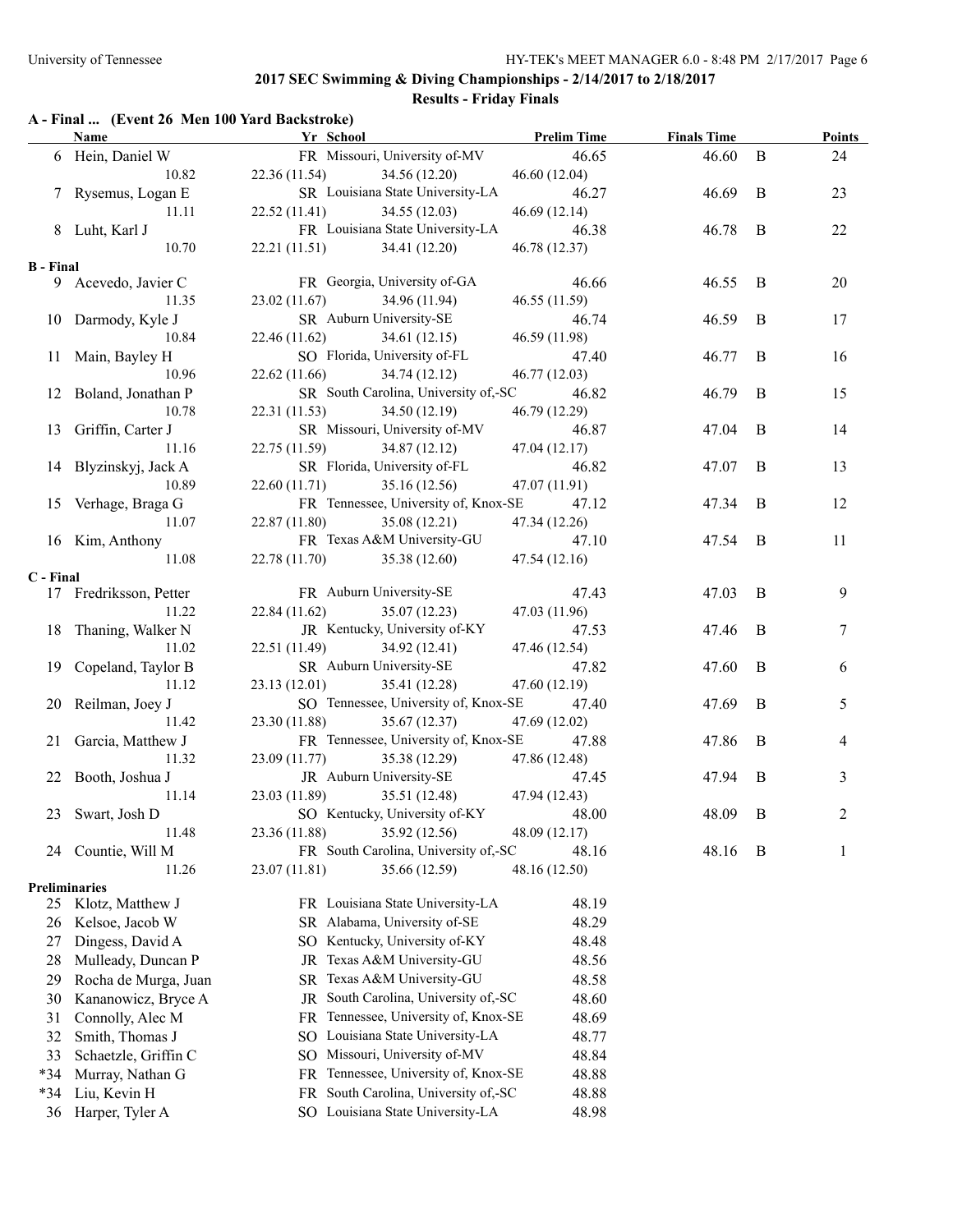|                  | Preliminaries  (Event 26 Men 100 Yard Backstroke)<br>Name |             |   |                   | Yr School                            | <b>Prelim Time</b> | <b>Finals Time</b> |                | <b>Points</b> |
|------------------|-----------------------------------------------------------|-------------|---|-------------------|--------------------------------------|--------------------|--------------------|----------------|---------------|
|                  | 37 Maas, Kyle P                                           |             |   |                   | FR Alabama, University of-SE         | 49.14              |                    |                |               |
| 38               | Bolleter, Cory D                                          |             |   |                   | SR Texas A&M University-GU           | 49.40              |                    |                |               |
| 39               | Arthur, Will B                                            |             |   |                   | SO Louisiana State University-LA     | 50.04              |                    |                |               |
|                  | Event 27 Women 100 Yard Breaststroke                      |             |   |                   |                                      |                    |                    |                |               |
|                  | <b>US Open:</b>                                           | 56.85 O     |   | 3/18/2016         | <b>Lilly King</b>                    | Indiana            |                    |                |               |
|                  | <b>NCAA:</b>                                              | 56.85 N     |   | 3/18/2016         | <b>Lilly King</b>                    | Indiana            |                    |                |               |
|                  | American:                                                 |             |   | 56.85 M 3/18/2016 | <b>Lilly King</b>                    | Indiana            |                    |                |               |
|                  | <b>SEC Meet:</b>                                          | 57.28       | S | 2/21/2014         | <b>Breeja Larson</b>                 |                    | Texas A&M          |                |               |
|                  | Pool:                                                     | 57.62 P     |   | 12/6/2013         | Alia Atkinson                        |                    | Texas A&M          |                |               |
|                  |                                                           | 59.04 A     |   |                   |                                      |                    |                    |                |               |
|                  |                                                           | $1:02.49$ B |   |                   |                                      |                    |                    |                |               |
|                  | Name                                                      |             |   |                   | Yr School                            | <b>Prelim Time</b> | <b>Finals Time</b> |                | Points        |
| A - Final        |                                                           |             |   |                   |                                      |                    |                    |                |               |
|                  | 1 Caneta, Jorie A                                         |             |   |                   | JR Texas A&M University-GU           | 59.78              | 59.49              | B              | 32            |
|                  |                                                           | 12.85       |   | 28.10 (15.25)     | 43.53 (15.43)                        | 59.49 (15.96)      |                    |                |               |
| 2                | Winstead, Madison C                                       |             |   |                   | FR Kentucky, University of-KY        | 1:00.09            | 59.86              | B              | 28            |
|                  |                                                           | 13.00       |   | 28.20 (15.20)     | 43.97 (15.77)                        | 59.86 (15.89)      |                    |                |               |
| 3                | Blood, Bridget M                                          |             |   |                   | SR Alabama, University of-SE         | 59.83              | 59.95              | B              | 27            |
|                  |                                                           | 13.01       |   | 28.17 (15.16)     | 43.89 (15.72)                        | 59.95 (16.06)      |                    |                |               |
| 4                | McGregor, Ashley E                                        |             |   |                   | SR Texas A&M University-GU           | 1:00.28            | 1:00.13            | B              | 26            |
|                  |                                                           | 13.16       |   | 28.45 (15.29)     | 44.05 (15.60)                        | 1:00.13(16.08)     |                    |                |               |
| 5                | O'Neil, Colleen M                                         |             |   |                   | SR Louisiana State University-LA     | 1:00.66            | 1:00.18            | B              | 25            |
|                  |                                                           | 13.51       |   | 28.38 (14.87)     | 44.03 (15.65)                        | 1:00.18(16.15)     |                    |                |               |
| 6                | Jonker, Franko                                            |             |   |                   | SR Texas A&M University-GU           | 1:00.44            | 1:00.28            | B              | 24            |
|                  |                                                           | 13.12       |   | 28.88 (15.76)     | 44.47 (15.59)                        | 1:00.28(15.81)     |                    |                |               |
| 7                | Callahan, Colleen                                         |             |   |                   | SR Tennessee, University of, Knox-SE | 1:00.20            | 1:00.47            | B              | 23            |
|                  |                                                           | 13.12       |   | 28.36 (15.24)     | 44.34 (15.98)                        | 1:00.47(16.13)     |                    |                |               |
|                  | 8 Lloyd, Natasha A                                        |             |   |                   | SR Auburn University-SE              | 1:00.30            | 1:00.48            | B              | 22            |
|                  |                                                           | 13.04       |   | 28.23 (15.19)     | 44.02 (15.79)                        | 1:00.48(16.46)     |                    |                |               |
| <b>B</b> - Final |                                                           |             |   |                   |                                      |                    |                    |                |               |
|                  | 9 Dirrane, Kersten V                                      |             |   |                   | JR South Carolina, University of,-SC | 1:00.71            | 1:00.59            | B              | 20            |
|                  |                                                           | 13.35       |   | 28.44 (15.09)     | 44.24 (15.80)                        | 1:00.59(16.35)     |                    |                |               |
|                  | 10 Roman, Breanna M                                       |             |   |                   | JR Auburn University-SE              | 1:00.95            | 1:00.84            | B              | 17            |
|                  |                                                           | 13.19       |   | 28.59 (15.40)     | 44.49 (15.90)                        | 1:00.84(16.35)     |                    |                |               |
| 11               | Crew, Kendra R                                            |             |   |                   | SR Kentucky, University of-KY        | 1:00.85            | 1:01.06            | B              | 16            |
|                  |                                                           | 13.34       |   | 29.00 (15.66)     | 44.87 (15.87)                        | 1:01.06(16.19)     |                    |                |               |
|                  | 12 Spradley, Summer C                                     |             |   |                   | SO Louisiana State University-LA     | 1:01.52            | 1:01.57            | $\overline{B}$ | 15            |
|                  |                                                           | 13.35       |   | 29.12 (15.77)     | 45.09 (15.97)                        | 1:01.57(16.48)     |                    |                |               |
|                  | 13 Lucenti, Kara M                                        |             |   |                   | JR Vanderbilt University-SE          | 1:02.05            | 1:01.85            | B              | 14            |
|                  |                                                           | 13.51       |   | 29.34 (15.83)     | 45.62 (16.28)                        | 1:01.85(16.23)     |                    |                |               |
| 14               | McMahon, Sycerika M                                       |             |   |                   | SR Texas A&M University-GU           | 1:01.56            | 1:01.93            | B              | 13            |
|                  |                                                           | 13.37       |   | 29.17 (15.80)     | 45.32 (16.15)                        | 1:01.93(16.61)     |                    |                |               |
| 15               | Belli, Morgan S                                           |             |   |                   | JR Kentucky, University of-KY        | 1:01.89            | 1:02.06            | B              | 12            |
|                  |                                                           | 13.60       |   | 29.24 (15.64)     | 45.46 (16.22)                        | 1:02.06(16.60)     |                    |                |               |
| 16               | Paskulin, Olivia                                          |             |   |                   | FR Louisiana State University-LA     | 1:01.93            | 1:02.42            | B              | 11            |
|                  |                                                           | 13.11       |   | 29.07 (15.96)     | 45.74 (16.67)                        | 1:02.42(16.68)     |                    |                |               |
| C - Final        |                                                           |             |   |                   |                                      |                    |                    |                |               |
| 17               | Casazza, Caitln N                                         |             |   |                   | SO Georgia, University of-GA         | 1:02.13            | 1:01.82            | $\mathbf B$    | 9             |
|                  |                                                           | 13.45       |   | 29.33 (15.88)     | 45.28 (15.95)                        | 1:01.82(16.54)     |                    |                |               |
| 18               | Glunn, Lexi L                                             |             |   |                   | FR Georgia, University of-GA         | 1:02.05            | 1:01.87            | $\mathbf B$    | 7             |
|                  |                                                           | 13.78       |   | 29.47 (15.69)     | 45.85 (16.38)                        | 1:01.87(16.02)     |                    |                |               |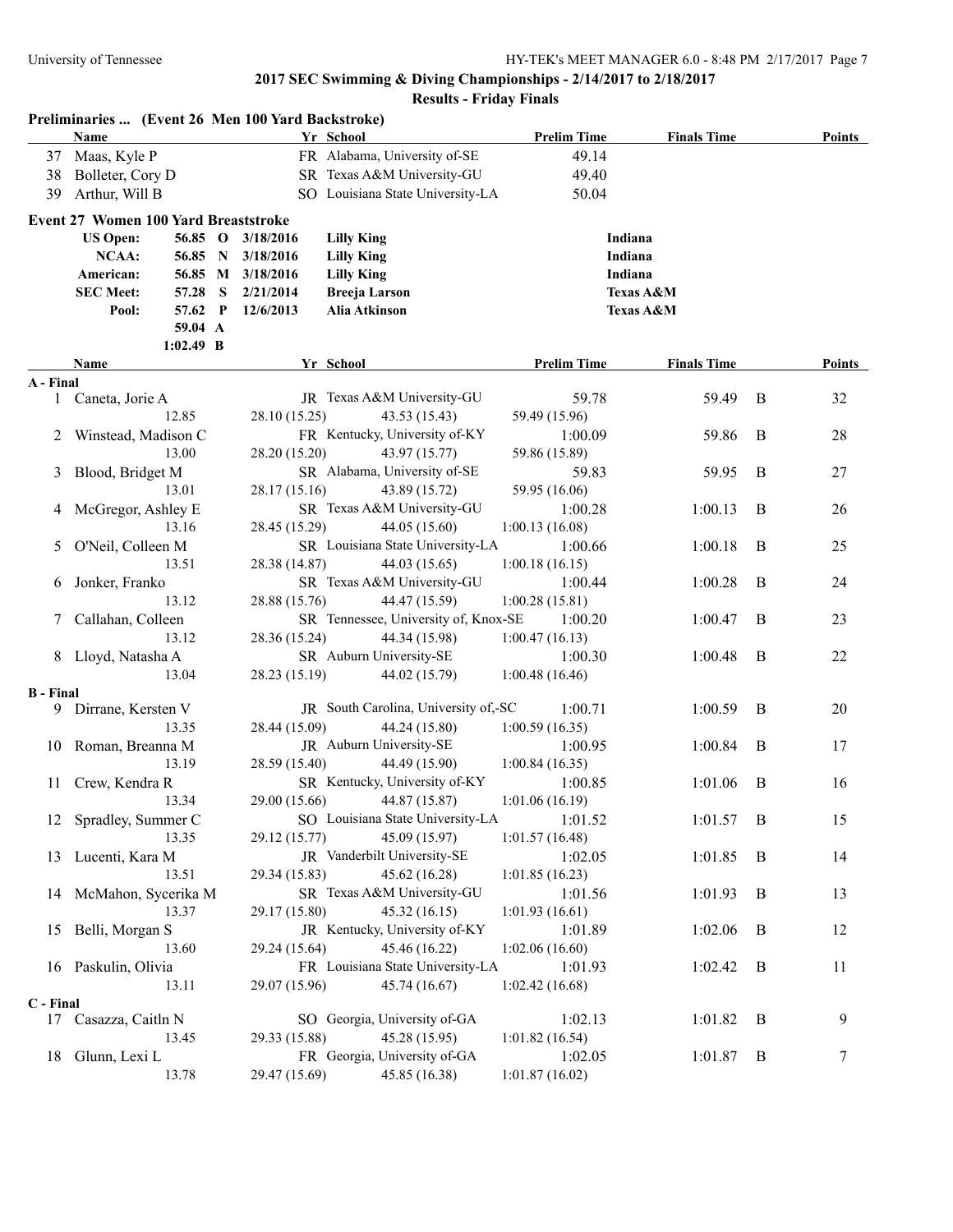#### **Results - Friday Finals**

# **C - Final ... (Event 27 Women 100 Yard Breaststroke)**

|               | <b>Name</b>                        |                   | Yr School                            | <b>Prelim Time</b> | <b>Finals Time</b> |              | <b>Points</b>  |
|---------------|------------------------------------|-------------------|--------------------------------------|--------------------|--------------------|--------------|----------------|
| 19            | Macfarlane, Justine A              |                   | SO Alabama, University of-SE         | 1:02.28            | 1:01.97            | B            | 6              |
|               | 13.38                              | 29.15 (15.77)     | 45.18 (16.03)                        | 1:01.97(16.79)     |                    |              |                |
| 20            | Angell, Sydney M                   |                   | SO Arkansas, University of, Fayet-AR | 1:02.68            | 1:02.02            | B            | 5              |
|               | 13.28                              | 28.89 (15.61)     | 45.43 (16.54)                        | 1:02.02(16.59)     |                    |              |                |
| 21            | Malone, Brooke Y                   |                   | JR Auburn University-SE              | 1:02.22            | 1:02.23            | B            | 4              |
|               | 13.58                              | 29.54 (15.96)     | 45.79 (16.25)                        | 1:02.23(16.44)     |                    |              |                |
| 22            | Murray, Emma E                     |                   | SO Alabama, University of-SE         | 1:02.57            | 1:02.34            | B            | 3              |
|               | 13.55                              | 29.28 (15.73)     | 45.60 (16.32)                        | 1:02.34(16.74)     |                    |              |                |
| 23            | Wiggins, Meghan A                  |                   | SO Tennessee, University of, Knox-SE | 1:02.47            | 1:02.54            |              | $\overline{c}$ |
|               | 13.52                              | 29.44 (15.92)     | 45.60 (16.16)                        | 1:02.54(16.94)     |                    |              |                |
| 24            | Strathman, Madison E               |                   | SO Arkansas, University of, Fayet-AR | 1:02.24            | 1:02.58            |              | $\mathbf{1}$   |
|               | 13.47                              | 29.38 (15.91)     | 45.82 (16.44)                        | 1:02.58(16.76)     |                    |              |                |
|               | <b>Preliminaries</b>               |                   |                                      |                    |                    |              |                |
|               | 25 Higgs, Albury A                 |                   | FR South Carolina, University of,-SC | 1:02.81            |                    |              |                |
| 26            | Potts, Alaina N                    |                   | SO Kentucky, University of-KY        | 1:02.93            |                    |              |                |
| 27            | Menendez Nava, Ana                 |                   | FR South Carolina, University of,-SC | 1:02.96            |                    |              |                |
| 28            | Murslack, Kristen M                |                   | SR Auburn University-SE              | 1:03.16            |                    |              |                |
| 29            | McKenzie, Anna K                   |                   | SO Georgia, University of-GA         | 1:03.32            |                    |              |                |
| 30            | Tootill, Caitlin J                 |                   | SO Arkansas, University of, Fayet-AR | 1:03.37            |                    |              |                |
| 31            | Coughlin, Kathryn A                |                   | SR Vanderbilt University-SE          | 1:03.51            |                    |              |                |
| 32            | Easterling, Sarah E                |                   | SR Arkansas, University of, Fayet-AR | 1:03.70            |                    |              |                |
| 33            | Helm, Sarah K                      |                   | SO Alabama, University of-SE         | 1:03.71            |                    |              |                |
| 34            | Oxley, Brittany L                  |                   | JR South Carolina, University of,-SC | 1:03.73            |                    |              |                |
| 35            | Yurchishin, Marian L               |                   | SO Alabama, University of-SE         | 1:03.77            |                    |              |                |
| 36            | Edwards, Maddie E                  |                   | JR Arkansas, University of, Fayet-AR | 1:04.07            |                    |              |                |
| 37            | Jones, Iliana L                    |                   | SO Missouri, University of-MV        | 1:04.18            |                    |              |                |
| 38            | Lowengrub, Catherine G             |                   | FR Louisiana State University-LA     | 1:04.29            |                    |              |                |
| 39            | Cha, Brenda S                      |                   | JR Vanderbilt University-SE          | 1:07.15            |                    |              |                |
|               | Event 28 Men 100 Yard Breaststroke |                   |                                      |                    |                    |              |                |
|               | <b>US Open:</b><br>$50.04$ O       | 3/28/2014         | <b>Kevin Cordes</b>                  |                    | Arizona            |              |                |
|               | NCAA:<br>$50.04$ N                 | 3/28/2014         | <b>Kevin Cordes</b>                  |                    | Arizona            |              |                |
|               | American:                          | 50.04 M 3/28/2014 | <b>Kevin Cordes</b>                  |                    | Arizona            |              |                |
|               | <b>SEC Meet:</b><br>51.25<br>S     | 2/21/2014         | <b>Nic Fink</b>                      |                    | Georgia            |              |                |
|               | 51.36 P<br>Pool:                   | 11/21/2015        | <b>Fabian Schwingenschloegl</b>      |                    |                    |              |                |
|               | 51.93 A                            |                   |                                      |                    |                    |              |                |
|               | 55.39 B                            |                   |                                      |                    |                    |              |                |
|               | <u>Name</u>                        |                   | Yr School                            | <b>Prelim Time</b> | <b>Finals Time</b> |              | <b>Points</b>  |
| A - Final     |                                    |                   |                                      |                    |                    |              |                |
|               | 1 Duderstadt, Michael E            |                   | SR Auburn University-SE              | 52.46              | 51.50              | A            | 32             |
|               | 10.81                              | 23.94(13.13)      | 37.57 (13.63)                        | 51.50 (13.93)      |                    |              |                |
|               | 2 Wich-Glasen, Nils                |                   | JR South Carolina, University of,-SC | 51.58              | 51.79              | $\mathbf{A}$ | 28             |
|               | 10.92                              | 24.09 (13.17)     | 37.74 (13.65)                        | 51.79 (14.05)      |                    |              |                |
| *3            | Schwingenschloegl, Fabian          |                   | SR Missouri, University of-MV        | 52.08              | 52.28              | B            | 26.50          |
|               | 11.13                              | 24.23 (13.10)     | 38.14 (13.91)                        | 52.28 (14.14)      |                    |              |                |
| *3            | McKee, Anton S                     |                   | SR Alabama, University of-SE         | 52.33              | 52.28              | B            | 26.50          |
|               | 10.91                              | 24.26 (13.35)     | 37.91 (13.65)                        | 52.28 (14.37)      |                    |              |                |
| 5             | Chadwick, Michael H                |                   | SR Missouri, University of-MV        | 52.76              | 52.41              | B            | 25             |
|               | 11.10                              | 24.40 (13.30)     | 38.45 (14.05)                        | 52.41 (13.96)      |                    |              |                |
|               | 6 Stevens, Peter J                 |                   | JR Tennessee, University of, Knox-SE | 52.81              | 52.56              | B            | 24             |
|               | 10.50                              | 23.83 (13.33)     | 37.69 (13.86)                        | 52.56 (14.87)      |                    |              |                |
| $\mathcal{L}$ | Bray, Chandler W                   |                   | FR Florida, University of-FL         | 53.03              | 52.71              | B            | 23             |
|               | 11.08                              | 24.64 (13.56)     | 38.46 (13.82)                        | 52.71 (14.25)      |                    |              |                |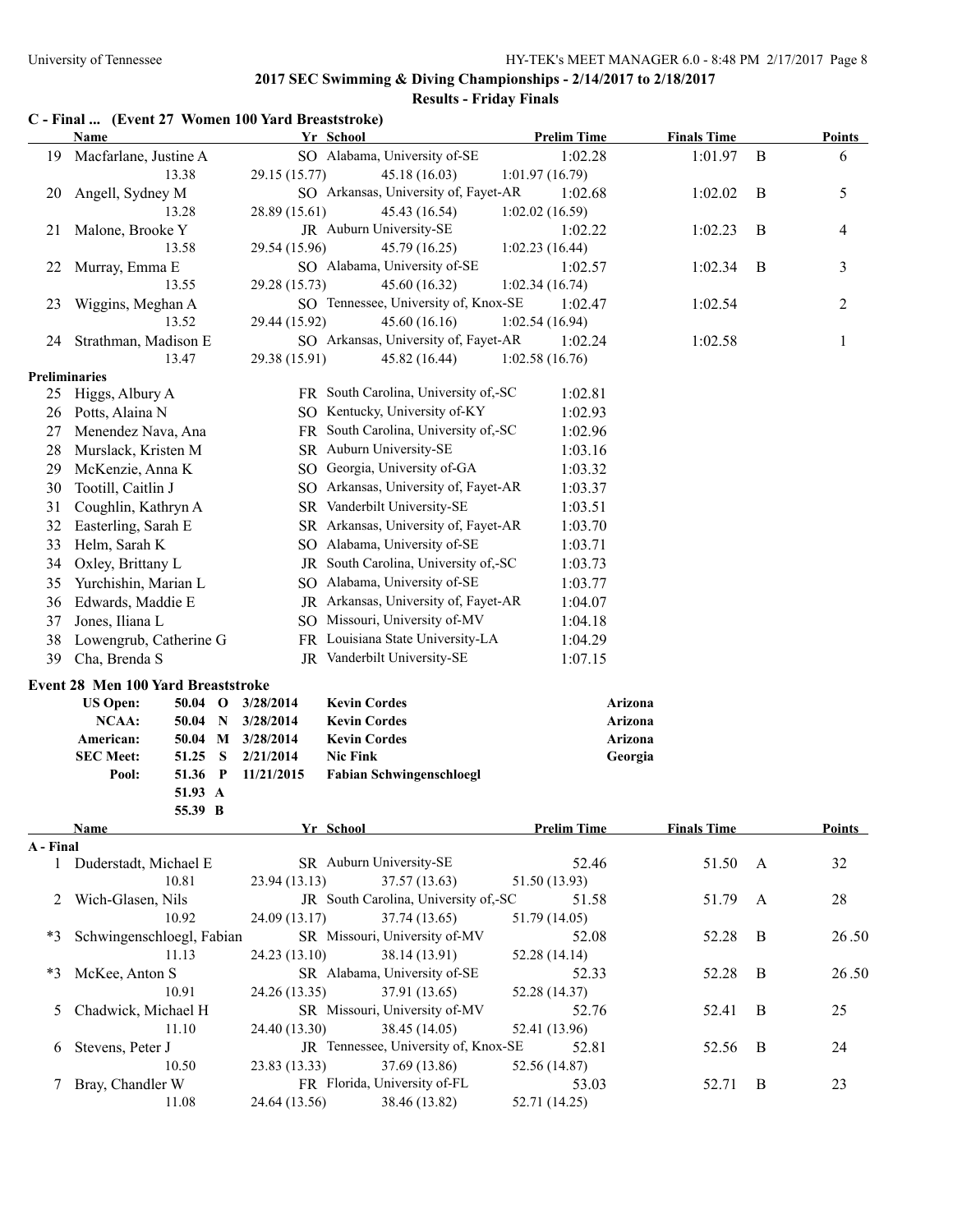## **Results - Friday Finals**

## **A - Final ... (Event 28 Men 100 Yard Breaststroke)**

|                  | <b>Name</b>            | Yr School     |                                            | <b>Prelim Time</b> | <b>Finals Time</b> |              | <b>Points</b>  |
|------------------|------------------------|---------------|--------------------------------------------|--------------------|--------------------|--------------|----------------|
|                  | 8 Romanov, Pavel       |               | SR Alabama, University of-SE               | 53.06              | 52.93              | B            | 22             |
|                  | 11.34                  |               | 24.58 (13.24) 38.64 (14.06)                | 52.93 (14.29)      |                    |              |                |
| <b>B</b> - Final |                        |               |                                            |                    |                    |              |                |
|                  | 9 Castillo Luna, Mauro |               | JR Texas A&M University-GU                 | 53.12              | 52.63              | B            | 20             |
|                  | 11.28                  | 24.62 (13.34) | 38.59 (13.97)                              | 52.63(14.04)       |                    |              |                |
|                  | 10 Dibblin, Ross E     |               | SR Tennessee, University of, Knox-SE       | 53.20              | 52.66              | B            | 17             |
|                  | 10.93                  |               | 24.39 (13.46) 38.44 (14.05)                | 52.66 (14.22)      |                    |              |                |
|                  | 11 Dejean, Silas A     |               | SR Louisiana State University-LA           | 53.14              | 52.98              | B            | 16             |
|                  | 11.36                  |               | 25.07 (13.71) 38.89 (13.82)                | 52.98 (14.09)      |                    |              |                |
|                  | 12 Mapel, Edward A     |               | SR Missouri, University of-MV              | 53.11              | 53.12              | B            | 15             |
|                  | 11.46                  |               | 24.78 (13.32) 38.77 (13.99)                | 53.12 (14.35)      |                    |              |                |
|                  | 13 Guest, James T      |               | SO Georgia, University of-GA               | 53.57              | 53.14              | B            | 14             |
|                  | 11.45                  |               | 25.14 (13.69) 39.02 (13.88)                | 53.14 (14.12)      |                    |              |                |
|                  | 14 Goldfaden, Itay     |               | FR South Carolina, University of,-SC 53.64 |                    | 53.32              | B            | 13             |
|                  | 11.08                  |               | 24.57 (13.49) 38.83 (14.26)                | 53.32 (14.49)      |                    |              |                |
|                  | 15 Mattern, John L     |               | SR Georgia, University of-GA               | 53.53              | 53.66              | B            | 12             |
|                  | 11.48                  |               | 25.08 (13.60) 39.20 (14.12)                | 53.66 (14.46)      |                    |              |                |
|                  | 16 Tybur, Jonathan C   |               | JR Texas A&M University-GU 53.30           |                    | 53.71              | $\mathbf{B}$ | 11             |
|                  | 11.42                  |               | 25.16 (13.74) 39.44 (14.28)                | 53.71 (14.27)      |                    |              |                |
| C - Final        |                        |               |                                            |                    |                    |              |                |
|                  | 17 Groters, Jordy A    |               | JR Missouri, University of-MV              | 53.81              | 53.52              | B            | 9              |
|                  | 11.42                  | 25.15(13.73)  | 39.13 (13.98)                              | 53.52 (14.39)      |                    |              |                |
|                  | 18 Dunphy, Matthew L   |               | SO Tennessee, University of, Knox-SE       | 54.10              | 53.67              | B            | 7              |
|                  | 11.47                  |               | 25.12 (13.65) 39.37 (14.25)                | 53.67 (14.30)      |                    |              |                |
|                  | 19 Amdor, Wyatt I      |               | FR Kentucky, University of-KY              | 54.02              | 53.71              | B            | 6              |
|                  | 11.61                  |               | 25.24 (13.63) 39.20 (13.96)                | 53.71 (14.51)      |                    |              |                |
|                  | 20 Monaghan, Colin M   |               | SO Georgia, University of-GA               | 54.45              | 54.14              | B            | 5              |
|                  | 11.39                  |               | 25.10 (13.71) 39.23 (14.13)                | 54.14 (14.91)      |                    |              |                |
|                  | 21 O'Brien, Jordan D   |               | SO Missouri, University of-MV              | 54.33              | 54.39              | B            | 4              |
|                  | 11.43                  |               | 25.08 (13.65) 39.64 (14.56)                | 54.39 (14.75)      |                    |              |                |
|                  | 22 House, Garrett J    |               | SR Louisiana State University-LA           | 54.61              | 54.72              | B            | 3              |
|                  | 11.81                  | 25.73 (13.92) | 40.17 (14.44)                              | 54.72 (14.55)      |                    |              |                |
|                  | 23 Raab, Tim J         |               | FR Tennessee, University of, Knox-SE       | 54.40              | 54.77              | B            | $\overline{c}$ |
|                  | 11.70                  | 25.65(13.95)  | 39.90 (14.25)                              | 54.77 (14.87)      |                    |              |                |
|                  | 24 Staver, Nick J      |               | SO Missouri, University of-MV              | 54.59              | 54.84              | B            | 1              |
|                  | 11.69                  |               | 25.55 (13.86) 39.97 (14.42) 54.84 (14.87)  |                    |                    |              |                |
|                  | Preliminaries          |               |                                            |                    |                    |              |                |
| 25               | Orr, Basil M           |               | JR Georgia, University of-GA               | 54.69              |                    |              |                |
| 26               | Brewer, Thomas J       |               | SO Auburn University-SE                    | 54.77              |                    |              |                |
| 27               | Tjon-A-Joe, Raiz G     |               | FR Texas A&M University-GU                 | 54.80              |                    |              |                |
| 28               | Bohon, Jeremiah C      | JR            | South Carolina, University of,-SC          | 54.87              |                    |              |                |
| 29               | Macon, Thad A          | FR.           | South Carolina, University of,-SC          | 54.97              |                    |              |                |
| 30               | Ford, Jackson J        |               | FR Georgia, University of-GA               | 55.02              |                    |              |                |
| 31               | Ackland, Harry J       |               | JR Louisiana State University-LA           | 55.14              |                    |              |                |
| 32               | Day, Szymmy B          |               | SR Alabama, University of-SE               | 55.53              |                    |              |                |
| 33               | Ramoska, Robert R      |               | SR Alabama, University of-SE               | 55.60              |                    |              |                |
| 34               | Hang, Thomas N         | JR            | South Carolina, University of,-SC          | 55.69              |                    |              |                |
| 35               | McCaffrey, Devin R     |               | SR Louisiana State University-LA           | 57.82              |                    |              |                |
|                  |                        |               |                                            |                    |                    |              |                |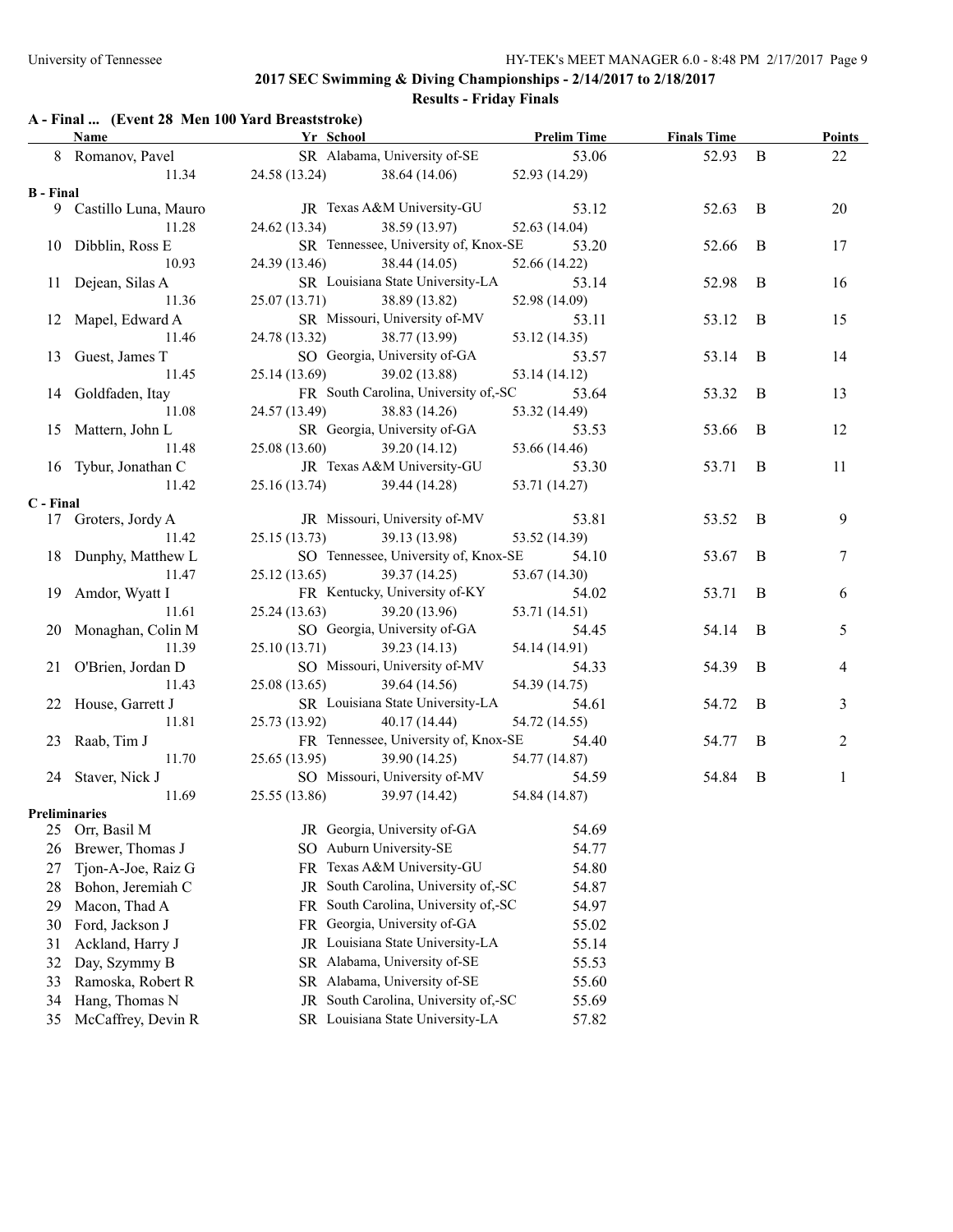#### **Event 29 Women Platform Diving**

| 377.10 P<br>12/18/2011<br><b>Katherine Bell</b><br>Ohio<br>Pool:<br><b>Prelim Score</b><br><b>Finals Score</b><br><b>Name</b><br>Yr School<br>A - Final<br>SO South Carolina, University of,-SC<br>Nied, Allyson N<br>297.50<br>325.90<br>1 | <b>Points</b><br>32<br>28<br>27 |
|---------------------------------------------------------------------------------------------------------------------------------------------------------------------------------------------------------------------------------------------|---------------------------------|
|                                                                                                                                                                                                                                             |                                 |
|                                                                                                                                                                                                                                             |                                 |
|                                                                                                                                                                                                                                             |                                 |
|                                                                                                                                                                                                                                             |                                 |
| SO Tennessee, University of, Knox-SE<br>327.85<br>315.20<br>2<br>Rubadue, Rachel L                                                                                                                                                          |                                 |
| Texas A&M University-GU<br>Kalonji, Alais N<br>297.90<br>291.25<br>3<br>SO.                                                                                                                                                                 |                                 |
| JR Alabama, University of-SE<br>Fredlock, Kara W<br>281.65<br>279.65<br>4                                                                                                                                                                   | 26                              |
| SR Kentucky, University of-KY<br>Hamperian, Rebecca L<br>272.65<br>274.05<br>5                                                                                                                                                              | 25                              |
| SO Florida, University of-FL<br>Syskakis, Teya<br>271.40<br>264.55<br>6                                                                                                                                                                     | 24                              |
| Tennessee, University of, Knox-SE<br>Pelletier, Emily D<br>268.40<br>259.90<br>7<br>SO.                                                                                                                                                     | 23                              |
| FR Auburn University-SE<br>268.20<br>8<br>Maillard, Alison<br>244.20                                                                                                                                                                        | 22                              |
| Preliminaries                                                                                                                                                                                                                               |                                 |
| SO Kentucky, University of-KY<br>Clark, Courtney A<br>9<br>264.65                                                                                                                                                                           | 20                              |
| SO Florida, University of-FL<br>Howell, Abigail<br>261.10<br>10                                                                                                                                                                             | 17                              |
| South Carolina, University of,-SC<br>Roth, Marissa<br>258.40<br>11<br>JR                                                                                                                                                                    | 16                              |
| Reedy, Lauren P<br>Missouri, University of-MV<br>258.05<br>12<br>SR                                                                                                                                                                         | 15                              |
| SO Louisiana State University-LA<br>Cui, Lizzie A<br>257.70<br>13                                                                                                                                                                           | 14                              |
| McKernan, Madeline N<br>JR Missouri, University of-MV<br>251.60<br>14                                                                                                                                                                       | 13                              |
| JR Auburn University-SE<br>Cox, Maddie C<br>244.55<br>15                                                                                                                                                                                    | 12                              |
| SO Louisiana State University-LA<br>Knox, Rileigh<br>242.15<br>16                                                                                                                                                                           | 11                              |
| South Carolina, University of,-SC<br>236.45<br>17<br>Lujan, Mikaela R<br>SO.                                                                                                                                                                | 9                               |
| 18<br>Missouri, University of-MV<br>231.75<br>Kieser, Kendra N<br>JR                                                                                                                                                                        | 7                               |
| FR Florida, University of-FL<br>19<br>Madden, Brooke A<br>229.45                                                                                                                                                                            | 6                               |
| 20<br>Austin, McKensi E<br>FR Georgia, University of-GA<br>229.15                                                                                                                                                                           | 5                               |
| SO Tennessee, University of, Knox-SE<br>226.90<br>21<br>Meyers, Sean B                                                                                                                                                                      | 4                               |
| SO Kentucky, University of-KY<br>Francetic, Kailey E<br>223.55<br>22                                                                                                                                                                        | 3                               |
| JR Missouri, University of-MV<br>Beckwith, Alexa L<br>223.40<br>23                                                                                                                                                                          | $\overline{2}$                  |
| JR Arkansas, University of, Fayet-AR<br>Gillis, Nicole N<br>222.10<br>24                                                                                                                                                                    | 1                               |
| SO Missouri, University of-MV<br>Conrad, Payton F<br>216.15<br>25                                                                                                                                                                           |                                 |
| SO Arkansas, University of, Fayet-AR<br>Harvie, Molly E<br>26<br>213.05                                                                                                                                                                     |                                 |
| FR Louisiana State University-LA<br>27<br>Robillard, Mikayla<br>212.55                                                                                                                                                                      |                                 |
| SR Auburn University-SE<br>28<br>Telmanik, Miranda<br>212.20                                                                                                                                                                                |                                 |
| SO Florida, University of-FL<br>29<br>Goss, Miranda<br>205.20                                                                                                                                                                               |                                 |
| SO Alabama, University of-SE<br>30<br>McCarthy, Margy E<br>200.35                                                                                                                                                                           |                                 |
| SR Georgia, University of-GA<br>31<br>Thatcher, Kelly L<br>196.45                                                                                                                                                                           |                                 |
| JR Florida, University of-FL<br>32<br>Felegi, Brianna N<br>192.15                                                                                                                                                                           |                                 |
| SO Arkansas, University of, Fayet-AR<br>33<br>Green, Marissa N<br>165.60                                                                                                                                                                    |                                 |
| 34<br>FR Arkansas, University of, Fayet-AR<br>162.25<br>Welch, Caroline L                                                                                                                                                                   |                                 |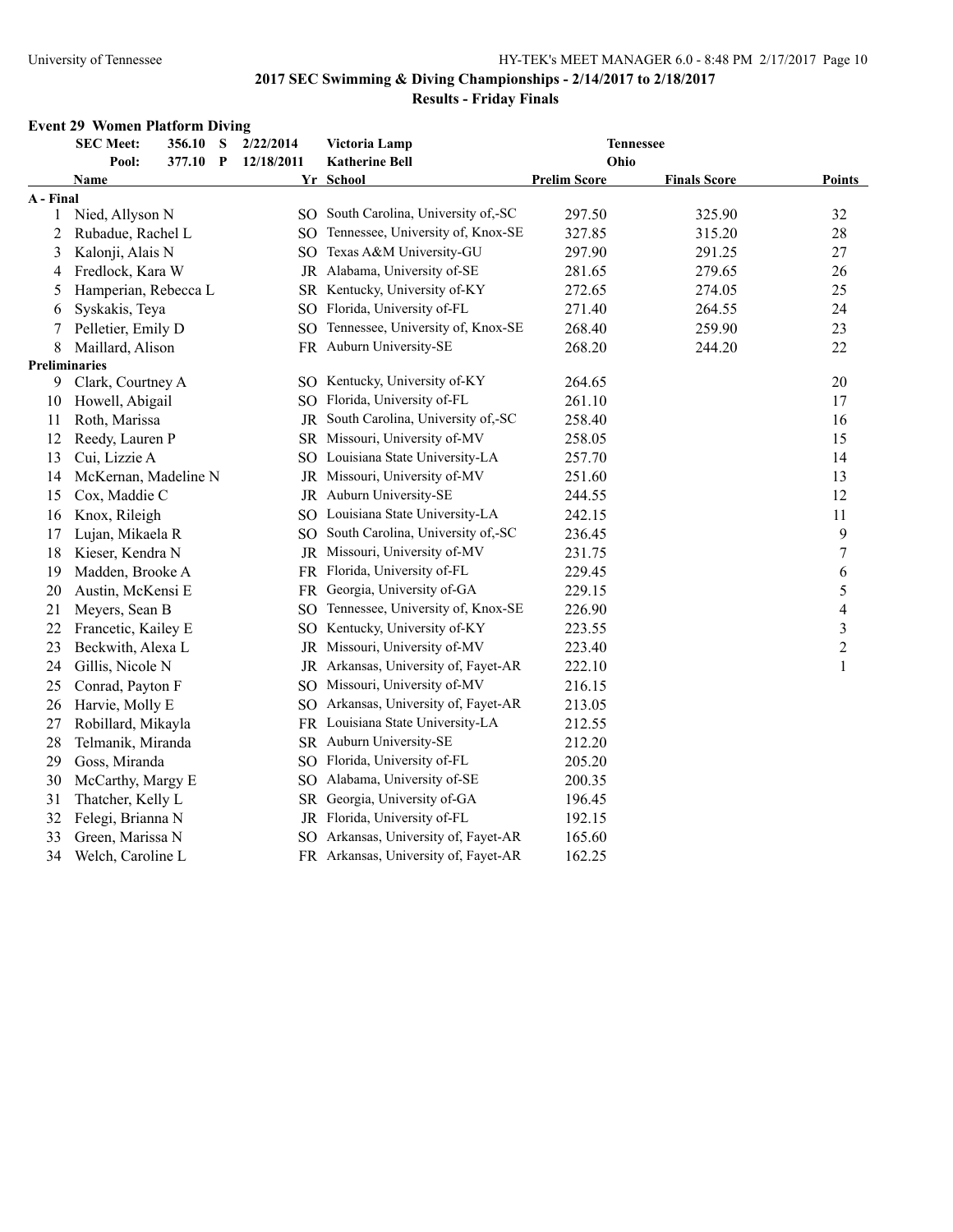**3:34.96 B**

#### **2017 SEC Swimming & Diving Championships - 2/14/2017 to 2/18/2017**

| <b>Event 30 Women 400 Yard Medley Relay</b> |             |             |            |                                                    |                      |  |  |
|---------------------------------------------|-------------|-------------|------------|----------------------------------------------------|----------------------|--|--|
| <b>US Open:</b>                             | $3:25.60$ O |             | 11/12/2016 | <b>USA</b>                                         | <b>USA</b>           |  |  |
|                                             |             |             |            | A. Deloof, A. Cottrell, K. Worrell, A. Weir        |                      |  |  |
| NCAA:                                       | 3:26.14     | - N         | 3/17/2016  | <b>Stanford</b>                                    | <b>Stanford</b>      |  |  |
|                                             |             |             |            | A. Howe, S. Haase, J. Hu, L. Neal                  |                      |  |  |
| American:                                   | $3:25.60$ M |             | 11/12/2016 | <b>USA</b>                                         | <b>USA</b>           |  |  |
|                                             |             |             |            | A. Deloof, A. Cottrell, K. Worrell, A. Weir        |                      |  |  |
| <b>SEC</b> Meet:                            | 3:28.93     | - S         | 2/22/2013  | <b>Texas A&amp;M</b>                               | <b>Texas A&amp;M</b> |  |  |
|                                             |             |             |            | P. Miller, B. Larson, C. McElhany, L. Ibanez-Lopez |                      |  |  |
| Pool:                                       | 3:29.91     | $\mathbf P$ | 12/6/2013  | <b>California</b>                                  | <b>CALI-PC</b>       |  |  |
|                                             |             |             |            | Pelton, Garcia Urzaingui, Bootsma, Franklin        |                      |  |  |
|                                             | 3:33.40 A   |             |            |                                                    |                      |  |  |

|   | <b>Team</b>                                                 | Relay                          |                                            | <b>Seed Time</b>                                      | <b>Finals Time</b>           | Points |
|---|-------------------------------------------------------------|--------------------------------|--------------------------------------------|-------------------------------------------------------|------------------------------|--------|
|   | Texas A&M University-GU                                     | $\boldsymbol{\mathsf{A}}$      |                                            | 3:32.89                                               | 3:29.81 P A                  | 64     |
|   | 1) Bratton, Lisa N JR                                       | 2) Caneta, Jorie A JR          |                                            | 3) Gibson, Sarah E SR                                 | 4) Gastaldello, Beryl E JR   |        |
|   | 25.54                                                       | 51.96 (51.96)                  | 1:19.60(27.64)                             | 1:51.36(59.40)                                        |                              |        |
|   | 2:15.08(23.72)                                              | 2:42.41(51.05)                 | 3:04.80(22.39)                             | 3:29.81(47.40)                                        |                              |        |
|   | 2 Georgia, University of-GA                                 | $\mathbf{A}$                   |                                            | 3:30.34                                               | 3:30.11<br>$\mathbf{A}$      | 56     |
|   | 1) Smoliga, Olivia M SR                                     |                                | 2) Cameron, Emily M SR                     | 3) Britt, Chlesea E JR                                | 4) Van Landeghem, Chantal SR |        |
|   | 24.84                                                       | 51.04 (51.04)                  | 1:18.99(27.95)                             | 1:51.55(1:00.51)                                      |                              |        |
|   | 2:14.77(23.22)                                              | 2:42.99(51.44)                 | 3:05.53(22.54)                             | 3:30.11(47.12)                                        |                              |        |
| 3 | Tennessee, University of, Knox-S                            | A                              |                                            | 3:35.04                                               | 3:31.99<br>$\mathbf{A}$      | 54     |
|   | 1) Small, Meghan N FR                                       | 2) Callahan, Colleen SR        |                                            | 3) Banic, Madeline A SO                               | 4) Toussaint, Kira M SR      |        |
|   | 25.29                                                       | 51.84 (51.84)                  | 1:20.03(28.19)                             | 1:51.87(1:00.03)                                      |                              |        |
|   | 2:15.22(23.35)                                              | 2:43.57(51.70)                 | 3:06.39(22.82)                             | 3:31.99 (48.42)                                       |                              |        |
|   | 4 Kentucky, University of-KY                                | A                              |                                            | 3:33.71                                               | 3:32.30<br>$\mathbf{A}$      | 52     |
|   | 1) Galyer, Danielle M SR                                    |                                | 2) Winstead, Madison C FR                  | 3) Seidt, Asia M FR                                   | 4) Freriks, Geena K SO       |        |
|   | 25.38                                                       | 51.83 (51.83)                  | 1:20.01(28.18)                             | 1:51.99(1:00.16)                                      |                              |        |
|   | 2:15.86 (23.87)                                             | 2:43.46(51.47)                 | 3:06.99(23.53)                             | 3:32.30 (48.84)                                       |                              |        |
|   | 5 Auburn University-SE                                      | $\boldsymbol{\rm{A}}$          |                                            | 3:36.69                                               | 3:34.72<br>$\overline{B}$    | 50     |
|   | 1) Baddock, Caroline A JR                                   | 2) Lloyd, Natasha A SR         |                                            | 3) Black, Haley M JR                                  | 4) Meynen, Julie FR          |        |
|   | 26.44                                                       | 54.60 (54.60)                  | 1:22.68(28.08)                             | 1:54.74(1:00.14)                                      |                              |        |
|   | 2:17.95(23.21)                                              | 2:46.45(51.71)                 | 3:09.36 (22.91)                            | 3:34.72 (48.27)                                       |                              |        |
|   | 6 Louisiana State University-LA                             | A                              |                                            | 3:35.43                                               | 3:35.20                      | 48     |
|   | 1) Zimmer, Kate M SO                                        |                                | 2) O'Neil, Colleen M SR                    | 3) Knight, Haylee M SO                                | 4) Troskot, Leah B SR        |        |
|   | 26.09                                                       | 54.44 (54.44)                  | 1:22.25(27.81)                             | 1:54.78(1:00.34)                                      |                              |        |
|   | 2:19.13(24.35)                                              | 2:47.25(52.47)                 | 3:09.74 (22.49)                            | 3:35.20 (47.95)                                       |                              |        |
| 7 | Missouri, University of-MV                                  | $\mathbf{A}$                   |                                            | 3:32.94                                               | 3:35.41                      | 46     |
|   | 1) Laemmler, Nadine M SR                                    | 2) Brady, Sharli T JR          |                                            | 3) Metzger-Seymour, Erin M JR 4) Stevens, Hannah E JR |                              |        |
|   | 25.15                                                       | 52.01 (52.01)                  | 1:21.25(29.24)                             | 1:54.97 (1:02.96)                                     |                              |        |
|   | 2:19.26(24.29)                                              | 2:47.49(52.52)                 | 3:10.25(22.76)                             | 3:35.41 (47.92)                                       |                              |        |
| 8 | South Carolina, University of,-SC<br>1) Cornell, Emily B FR | $\mathbf{A}$                   |                                            | 3:40.03                                               | 3:36.72                      | 44     |
|   | 26.09                                                       | 53.92 (53.92)                  | 2) Dirrane, Kersten V JR<br>1:21.97(28.05) | 3) Lappin, Christina M FR<br>1:53.96(1:00.04)         | 4) Barksdale, Emma A SO      |        |
|   | 2:18.57(24.61)                                              |                                | 3:11.13(23.48)                             | 3:36.72(49.07)                                        |                              |        |
|   | 9 Florida, University of-FL                                 | 2:47.65(53.69)<br>$\mathbf{A}$ |                                            | 3:39.75                                               | 3:37.15                      | 40     |
|   | 1) Ball, Emma FR                                            | 2) Fertel, Kelly A FR          |                                            | 3) Yambor-Maul, Alyssa M SR                           | 4) Dressel, Sherridon L FR   |        |
|   | 25.69                                                       | 53.52 (53.52)                  | 1:22.05(28.53)                             | 1:54.64(1:01.12)                                      |                              |        |
|   | 2:19.55(24.91)                                              | 2:48.57(53.93)                 | 3:11.62(23.05)                             | 3:37.15(48.58)                                        |                              |        |
|   | 10 Alabama, University of-SE                                | $\mathbf{A}$                   |                                            | 3:36.50                                               | 3:37.40                      | 34     |
|   | 1) Coughlin, Katie M SO                                     | 2) Blood, Bridget M SR         |                                            | 3) Korst, Caroline J SR                               | 4) Scott, Bailey K JR        |        |
|   | 25.93                                                       | 54.20 (54.20)                  | 1:22.39(28.19)                             | 1:54.30(1:00.10)                                      |                              |        |
|   | 2:19.65(25.35)                                              | 2:48.86 (54.56)                | 3:11.78(22.92)                             | 3:37.40(48.54)                                        |                              |        |
|   |                                                             |                                |                                            |                                                       |                              |        |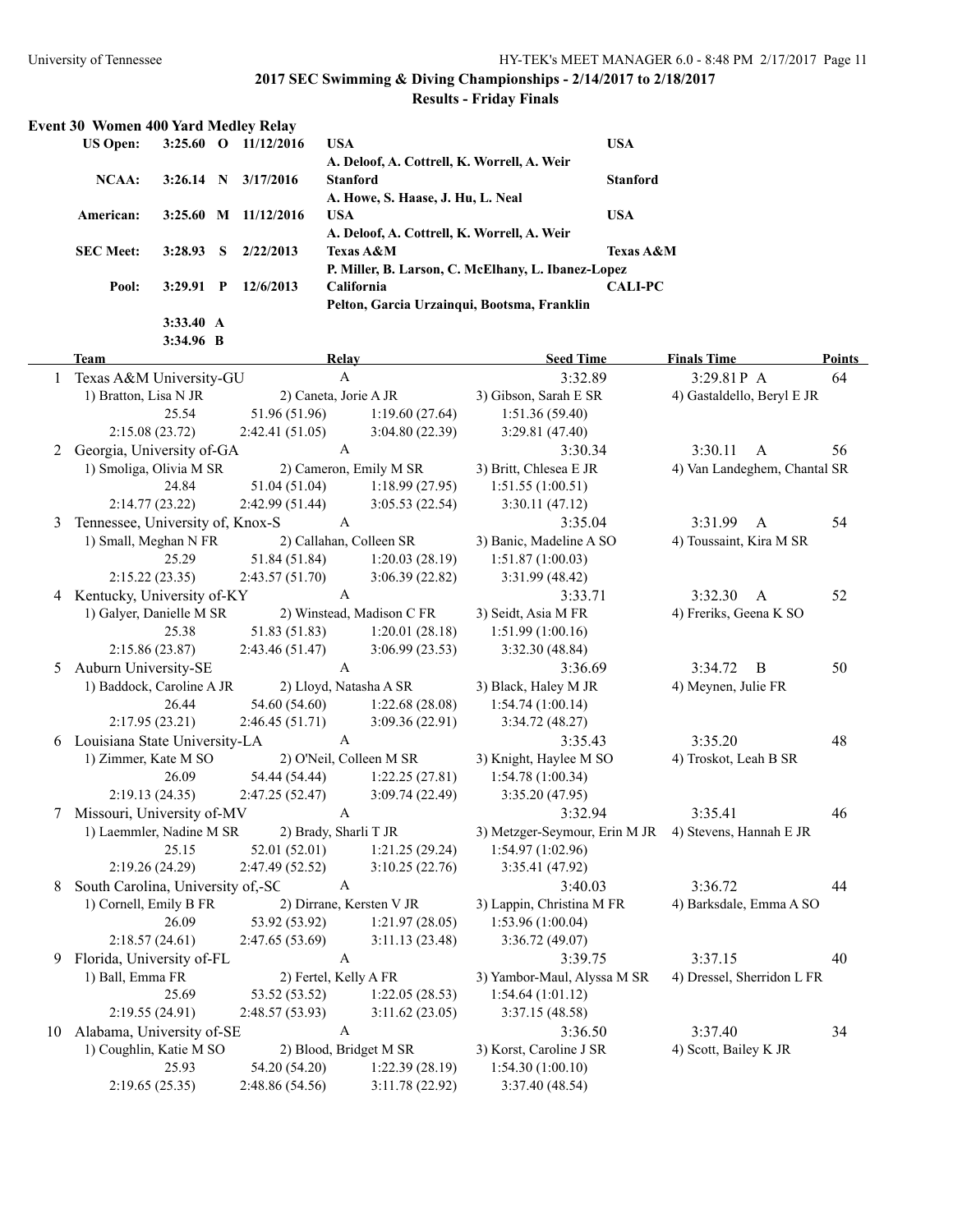|    | (Event 30 Women 400 Yard Medley Relay)<br><b>Team</b>        |                          |                                                 |                            | <b>Relay</b>                                              | <b>Seed Time</b>                                 |                        | <b>Finals Time</b>        | Points |
|----|--------------------------------------------------------------|--------------------------|-------------------------------------------------|----------------------------|-----------------------------------------------------------|--------------------------------------------------|------------------------|---------------------------|--------|
| 11 |                                                              |                          |                                                 |                            | A                                                         | 3:41.08                                          |                        | 3:39.06                   |        |
|    | Arkansas, University of, Fayet-Al<br>1) Tatlow, Chelsea R JR |                          |                                                 |                            | 2) Angell, Sydney M SO                                    | 3) Weekley, Olivia H JR                          |                        | 4) Garrison, Jessie L JR  | 32     |
|    |                                                              | 26.36                    |                                                 | 54.38 (54.38)              | 1:22.56(28.18)                                            | 1:55.61(1:01.23)                                 |                        |                           |        |
|    |                                                              | 2:20.26(24.65)           |                                                 | 2:48.71(53.10)             | 3:12.74(24.03)                                            | 3:39.06 (50.35)                                  |                        |                           |        |
|    | Vanderbilt University-SE                                     |                          |                                                 |                            | A                                                         | 3:48.38                                          |                        | 3:42.18                   | 30     |
| 12 | 1) Goldblatt, Johanna R SO                                   |                          |                                                 |                            | 2) Lucenti, Kara M JR                                     | 3) Sapienza, Breanna M JR                        |                        |                           |        |
|    |                                                              | 26.52                    |                                                 | 55.45 (55.45)              | 1:24.47(29.02)                                            | 1:57.22(1:01.77)                                 |                        | 4) Hamilton, Paige E FR   |        |
|    |                                                              | 2:22.07(24.85)           |                                                 | 2:51.46(54.24)             | 3:15.41(23.95)                                            | 3:42.18(50.72)                                   |                        |                           |        |
|    |                                                              |                          |                                                 |                            |                                                           |                                                  |                        |                           |        |
|    | Event 31 Men 400 Yard Medley Relay                           |                          |                                                 |                            |                                                           |                                                  |                        |                           |        |
|    | <b>US Open:</b>                                              |                          |                                                 | 3:00.68 O 3/24/2016        | <b>Texas</b>                                              |                                                  | <b>Texas</b>           |                           |        |
|    |                                                              |                          |                                                 |                            | J. Shebat, W. Licon, J. Schooling, J. Conger              |                                                  |                        |                           |        |
|    | <b>NCAA:</b>                                                 | $3:00.68$ N              |                                                 | 3/24/2016                  | <b>Texas</b>                                              |                                                  | <b>Texas</b>           |                           |        |
|    |                                                              |                          |                                                 |                            | J. Shebat, W. Licon, J. Schooling, J. Conger              |                                                  |                        |                           |        |
|    | American:                                                    |                          |                                                 | 3:01.60 M 3/26/2015        | California                                                |                                                  | California             |                           |        |
|    |                                                              |                          |                                                 |                            |                                                           | R. Murphy, C. Katis, J. Lynch, S. Stubblefield   |                        |                           |        |
|    | <b>SEC Meet:</b>                                             | 3:03.86                  | S                                               | 2/19/2016                  | Florida                                                   |                                                  | Florida                |                           |        |
|    |                                                              |                          |                                                 |                            | Missouri                                                  | J. Blyzinsky, C. Dressel, J. Switkowski, C. Main | Missouri               |                           |        |
|    | Pool:                                                        | 3:06.21                  | $\mathbf{P}$                                    | 11/20/2015                 |                                                           |                                                  |                        |                           |        |
|    |                                                              |                          |                                                 |                            |                                                           | Griffin, Schwingenschlogl, Sansoucie, Chadwick   |                        |                           |        |
|    |                                                              | 3:07.75 A<br>$3:09.68$ B |                                                 |                            |                                                           |                                                  |                        |                           |        |
|    | Team                                                         |                          |                                                 |                            | <b>Relay</b>                                              | <b>Seed Time</b>                                 |                        | <b>Finals Time</b>        | Points |
|    |                                                              |                          |                                                 |                            | $\mathbf{A}$                                              | 3:10.48                                          |                        | 3:04.52P A                | 64     |
|    | 1 Florida, University of-FL<br>1) Main, Bayley H SO          |                          | 3) Switkowski, Jan JR<br>2) Bray, Chandler W FR |                            |                                                           | 4) Dressel, Caeleb R JR                          |                        |                           |        |
|    |                                                              | 22.47                    |                                                 | 46.69 (46.69)              | 1:10.77(24.08)                                            | 1:38.96(52.27)                                   |                        |                           |        |
|    |                                                              | 1:59.71(20.75)           |                                                 | 2:24.09(45.13)             | 2:43.00(18.91)                                            | 3:04.52(40.43)                                   |                        |                           |        |
| 2  | Missouri, University of-MV                                   |                          |                                                 |                            | A                                                         | 3:05.67                                          |                        | $3:04.66P$ A              | 56     |
|    | 1) Hein, Daniel W FR                                         |                          |                                                 |                            | 2) Schwingenschloegl, Fabian SR 3) Sansoucie, Andrew J SR |                                                  |                        | 4) Chadwick, Michael H SR |        |
|    |                                                              | 22.36                    |                                                 | 46.68 (46.68)              | 1:10.17(23.49)                                            | 1:37.98(51.30)                                   |                        |                           |        |
|    |                                                              | 1:58.75(20.77)           |                                                 | 2:23.53(45.55)             | 2:43.12(19.59)                                            | 3:04.66(41.13)                                   |                        |                           |        |
| 3  | Auburn University-SE                                         |                          |                                                 |                            | $\boldsymbol{A}$                                          | 3:08.73                                          |                        | 3:05.34P A                | 54     |
|    | 1) Patching, Joe J SR                                        |                          |                                                 |                            | 2) Duderstadt, Michael E SR                               | 3) Martinez, Luis C JR                           |                        | 4) Holoda, Peter JR       |        |
|    |                                                              | 22.22                    |                                                 | 46.49 (46.49)              | 1:10.22(23.73)                                            | 1:38.27(51.78)                                   |                        |                           |        |
|    |                                                              | 1:59.28(21.01)           |                                                 | 2:24.06(45.79)             | 2:43.46(19.40)                                            | 3:05.34(41.28)                                   |                        |                           |        |
| 4  | Alabama, University of-SE                                    |                          |                                                 |                            | A                                                         | 3:07.74                                          |                        | $3:05.45P$ A              | 52     |
|    | 1) Oslin, Connor J SR                                        |                          |                                                 |                            | 2) McKee, Anton S SR                                      | 3) Kaliszak, Luke J JR                           |                        | 4) Waddell, Zane FR       |        |
|    |                                                              | 21.76                    |                                                 | 45.52 (45.52)              | 1:10.00(24.48)                                            | 1:38.01(52.49)                                   |                        |                           |        |
|    |                                                              | 1:58.74(20.73)           |                                                 | 2:23.56 (45.55)            | 2:43.15 (19.59)                                           | 3:05.45(41.89)                                   |                        |                           |        |
| 5  | Georgia, University of-GA                                    |                          |                                                 |                            | A                                                         | 3:04.94                                          |                        | 3:06.76<br>$\mathbf{A}$   | 50     |
|    | 1) Dale, Taylor L SR                                         |                          |                                                 |                            | 2) Kalisz, Chase T SR                                     | 3) Clark, Pace T SR                              |                        | 4) Acevedo, Javier C FR   |        |
|    |                                                              | 22.33                    |                                                 | 45.97 (45.97)              | 1:10.22(24.25)                                            | 1:38.11(52.14)                                   |                        |                           |        |
|    |                                                              | 1:59.31(21.20)           |                                                 | 2:23.82 (45.71)            | 2:44.37 (20.55)                                           | 3:06.76 (42.94)                                  |                        |                           |        |
| 6  | Texas A&M University-GU                                      |                          |                                                 | A                          |                                                           | 3:08.51                                          | 3:07.85<br>B           | 48                        |        |
|    | 1) Bonetti, Brock W JR                                       |                          |                                                 | 2) Castillo Luna, Mauro JR | 3) Ayar, Turker SR                                        |                                                  | 4) Bolleter, Cory D SR |                           |        |
|    |                                                              | 21.87                    |                                                 | 46.07 (46.07)              | 1:10.46(24.39)                                            | 1:38.65(52.58)                                   |                        |                           |        |
|    |                                                              | 2:00.22(21.57)           |                                                 | 2:25.39(46.74)             | 2:45.21 (19.82)                                           | 3:07.85(42.46)                                   |                        |                           |        |
| 7  | Tennessee, University of, Knox-S                             |                          |                                                 |                            | A                                                         | 3:12.89                                          |                        | 3:07.99<br>B              | 46     |
|    | 1) Verhage, Braga G FR                                       |                          |                                                 |                            | 2) Stevens, Peter J JR                                    | 3) Coetzee, Ryan JR                              |                        | 4) Decoursey, Kyle E SO   |        |
|    |                                                              | 23.02                    |                                                 | 47.42 (47.42)              | 1:11.09(23.67)                                            | 1:39.35(51.93)                                   |                        |                           |        |
|    |                                                              | 2:00.62(21.27)           |                                                 | 2:26.17(46.82)             | 2:45.94 (19.77)                                           | 3:07.99(41.82)                                   |                        |                           |        |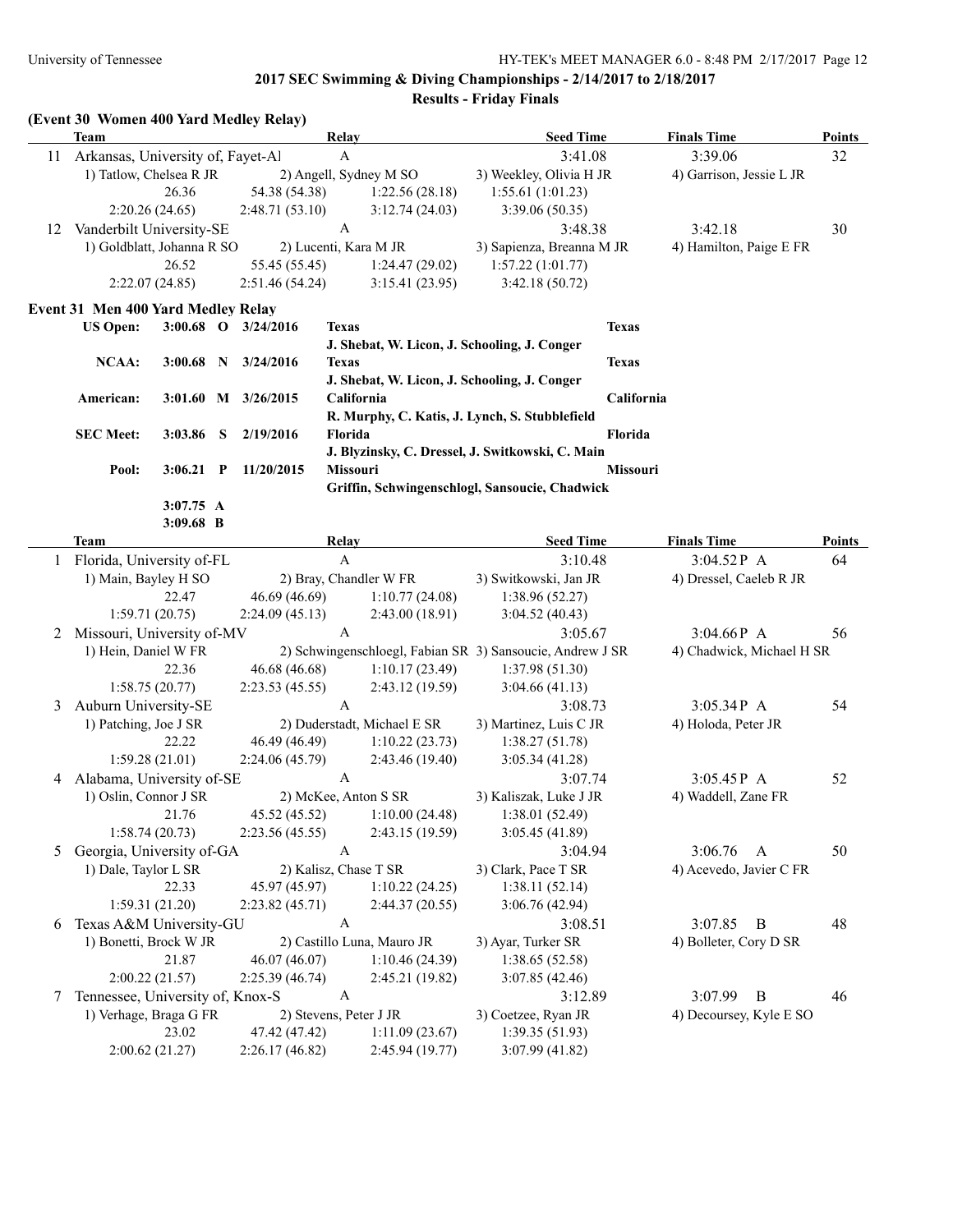**Results - Friday Finals**

## **(Event 31 Men 400 Yard Medley Relay)**

|    | <b>Team</b>                                    | Relay                   |                                           | <b>Seed Time</b>                  | <b>Finals Time</b>     |              | <b>Points</b> |
|----|------------------------------------------------|-------------------------|-------------------------------------------|-----------------------------------|------------------------|--------------|---------------|
|    | 8 Louisiana State University-LA                | $\mathbf{A}$            |                                           | 3:08.75                           | 3:08.00                | $\mathbf{B}$ | 44            |
|    | 1) Luht, Karl J FR                             | 2) Dejean, Silas A SR   |                                           | 3) Rysemus, Logan E SR            | 4) Markham, Jake M JR  |              |               |
|    | 22.31                                          | 47.20 (47.20)           | 1:11.52(24.32)                            | 1:39.86 (52.66)                   |                        |              |               |
|    | 2:00.97(21.11)                                 | 2:25.47(45.61)          | 2:45.48(20.01)                            | 3:08.00(42.53)                    |                        |              |               |
| 9  | South Carolina, University of,-SC              | $\mathbf{A}$            |                                           | 3:13.09                           | 3:09.83                |              | 40            |
|    | 1) Boland, Jonathan P SR                       | 2) Wich-Glasen, Nils JR |                                           | 3) Minuth, Fynn SO                | 4) Peribonio, Tom A JR |              |               |
|    | 22.45                                          | 46.91 (46.91)           | 1:10.54(23.63)                            | 1:38.39(51.48)                    |                        |              |               |
|    | 2:00.27(21.88)                                 | 2:25.90(47.51)          | 2:46.73(20.83)                            | 3:09.83(43.93)                    |                        |              |               |
| 10 | Kentucky, University of-KY                     | $\boldsymbol{\rm{A}}$   |                                           | 3:15.16                           | 3:11.19                |              | 34            |
|    | 1) Thaning, Walker N JR                        | 2) Amdor, Wyatt I FR    |                                           | 3) Higgins, Kyle D SR             | 4) Gunn, Sean M SR     |              |               |
|    | 22.43                                          | 47.18 (47.18)           | 1:11.84(24.66)                            | 1:40.16(52.98)                    |                        |              |               |
|    | 2:01.88(21.72)                                 | 2:27.20(47.04)          | 2:47.71(20.51)                            | 3:11.19(43.99)                    |                        |              |               |
|    | Event 610 Men 200 Yard IM Time Trial           |                         |                                           |                                   |                        |              |               |
|    | $1:42.15 \text{ A}$                            |                         |                                           |                                   |                        |              |               |
|    | 1:49.09 B                                      |                         |                                           |                                   |                        |              |               |
|    | Name                                           | Yr School               |                                           | <b>Seed Time</b>                  | <b>Finals Time</b>     |              |               |
|    | - Time Trial                                   |                         |                                           |                                   |                        |              |               |
|    | 1 Lebed, Alex M                                |                         | SO Florida, University of-FL              | NT                                | 1:45.84                | B            |               |
|    | 23.15                                          | 49.34 (26.19)           | 1:19.92(30.58)                            | 1:45.84(25.92)                    |                        |              |               |
|    | Event 625 Women 100 Yard Backstroke Time Trial |                         |                                           |                                   |                        |              |               |
|    | 51.45 A                                        |                         |                                           |                                   |                        |              |               |
|    | 55.09 B                                        |                         |                                           |                                   |                        |              |               |
|    | Name                                           | Yr School               |                                           | <b>Seed Time</b>                  | <b>Finals Time</b>     |              |               |
|    | - Time Trial                                   |                         |                                           |                                   |                        |              |               |
|    | 1 Norman, Laura R                              |                         | JR Texas A&M University-GU                | NT                                | 53.21                  | B            |               |
|    | 12.45                                          | 25.36 (12.91)           | 39.21 (13.85)                             | 53.21 (14.00)                     |                        |              |               |
|    | Event 626 Men 100 Yard Backstroke Time Trial   |                         |                                           |                                   |                        |              |               |
|    | 45.37 A                                        |                         |                                           |                                   |                        |              |               |
|    | 48.49 B                                        |                         |                                           |                                   |                        |              |               |
|    | Name                                           | Yr School               |                                           | <b>Seed Time</b>                  | <b>Finals Time</b>     |              |               |
|    | - Time Trial                                   |                         |                                           |                                   |                        |              |               |
|    | 1 Blyzinskyj, Jack A                           |                         | SR Florida, University of-FL              | NT                                | 46.45                  | <sup>B</sup> |               |
|    | 10.75                                          | 22.16 (11.41)           | 34.37 (12.21)                             | 46.45 (12.08)                     |                        |              |               |
|    | <b>Scores - Women</b>                          |                         |                                           |                                   |                        |              |               |
|    |                                                |                         | Women - Team Rankings - Through Event 626 |                                   |                        |              |               |
|    |                                                |                         |                                           |                                   |                        |              |               |
|    | 1. Texas A&M University                        |                         | 961                                       | 2. Georgia, University of         |                        |              | 843           |
|    | 3. Tennessee, University of, Knox              |                         | 673                                       | 4. Kentucky, University of        |                        |              | 659           |
|    | 5. Auburn University                           |                         | 648                                       | 6. Missouri, University of        |                        |              | 631           |
|    | 7. Florida, University of                      |                         | 493                                       | 8. Louisiana State University     |                        |              | 448           |
|    | 9. South Carolina, University of,              |                         | 391                                       | 10. Alabama, University of        |                        |              | 342           |
|    | 11. Arkansas, University of, Fayet<br>215      |                         |                                           | 12. Vanderbilt University         |                        |              | 74            |
|    |                                                |                         |                                           |                                   |                        |              |               |
|    | <b>Scores - Men</b>                            |                         |                                           |                                   |                        |              |               |
|    |                                                |                         | Men - Team Rankings - Through Event 626   |                                   |                        |              |               |
|    | 1. Florida, University of                      |                         | 929.5                                     | 2. Georgia, University of         |                        |              | 788           |
|    | 3. Auburn University                           |                         | 663.5                                     | 4. Alabama, University of         |                        |              | 614           |
|    | 5. Texas A&M University                        |                         | 549                                       | 6. Tennessee, University of, Knox |                        |              | 526.5         |
|    |                                                |                         |                                           |                                   |                        |              |               |
|    |                                                |                         |                                           |                                   |                        |              |               |